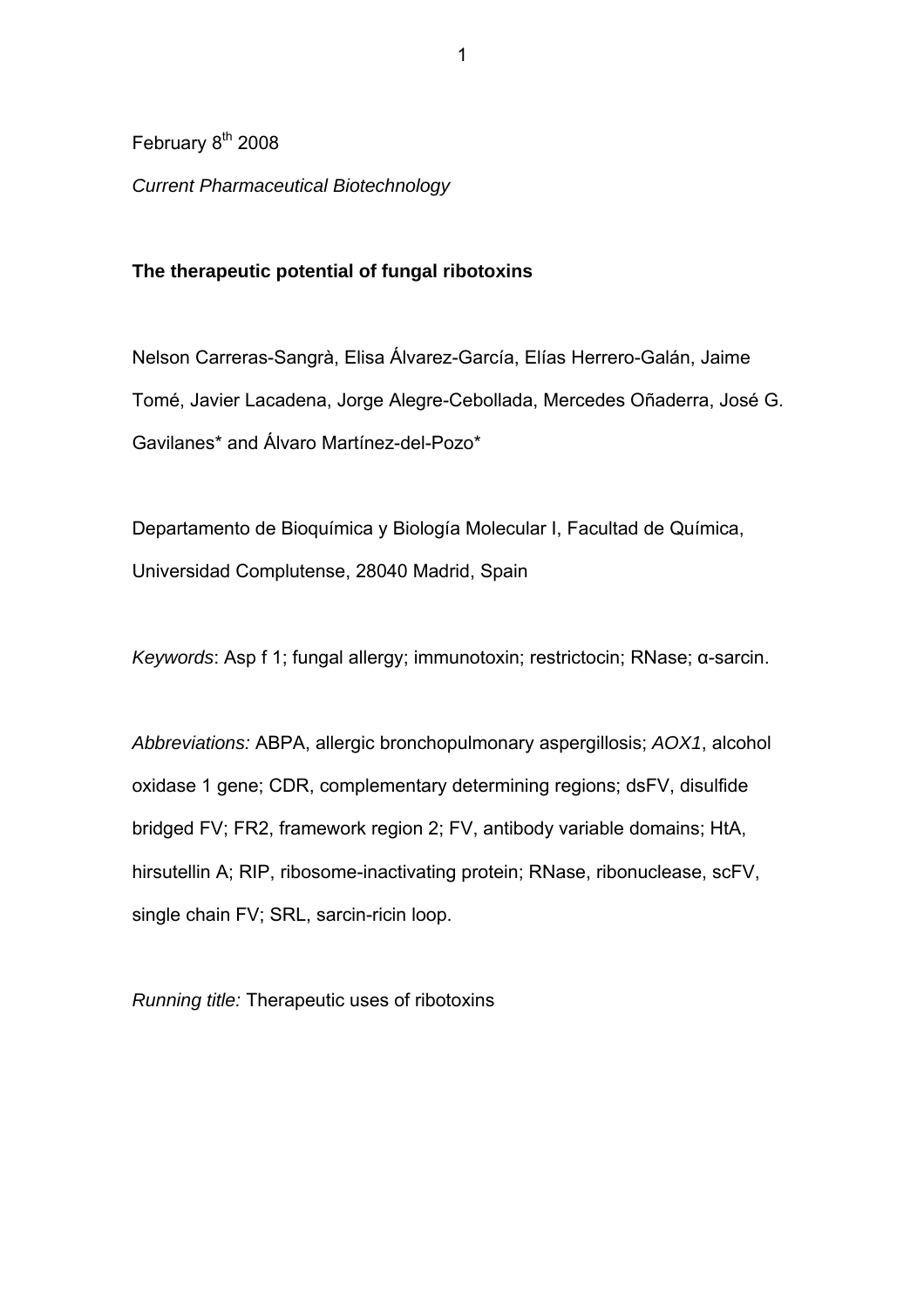#### **Abstract**

Ribotoxins constitute a family of toxic extracellular fungal RNases that exert a highly specific activity on a conserved region of the larger molecule of rRNA, known as the sarcin–ricin loop. This cleavage of a single phosphodiester bond inactivates the ribosome and leads to protein synthesis inhibition and cell death. In addition to this ribonucleolytic activity, ribotoxins can cross lipid membranes in the absence of any known protein receptor. This ability is due to their capacity to interact with acid phospholipid-containing membranes. Both activities together explain their cytotoxic character, being rather specific when assayed against some transformed cell lines. The determination of highresolution structures of some ribotoxins, the characterization of a large number of mutants, and the use of lipid model vesicles and transformed cell lines have been the tools used for the study of their mechanism of action at the molecular level. The present knowledge suggests that wild-type ribotoxins or some modified variants might be used in human therapies. Production of hypoallergenic mutants and immunotoxins designed against specific tumors stand out as feasible alternatives to treat some human pathology in the midterm future.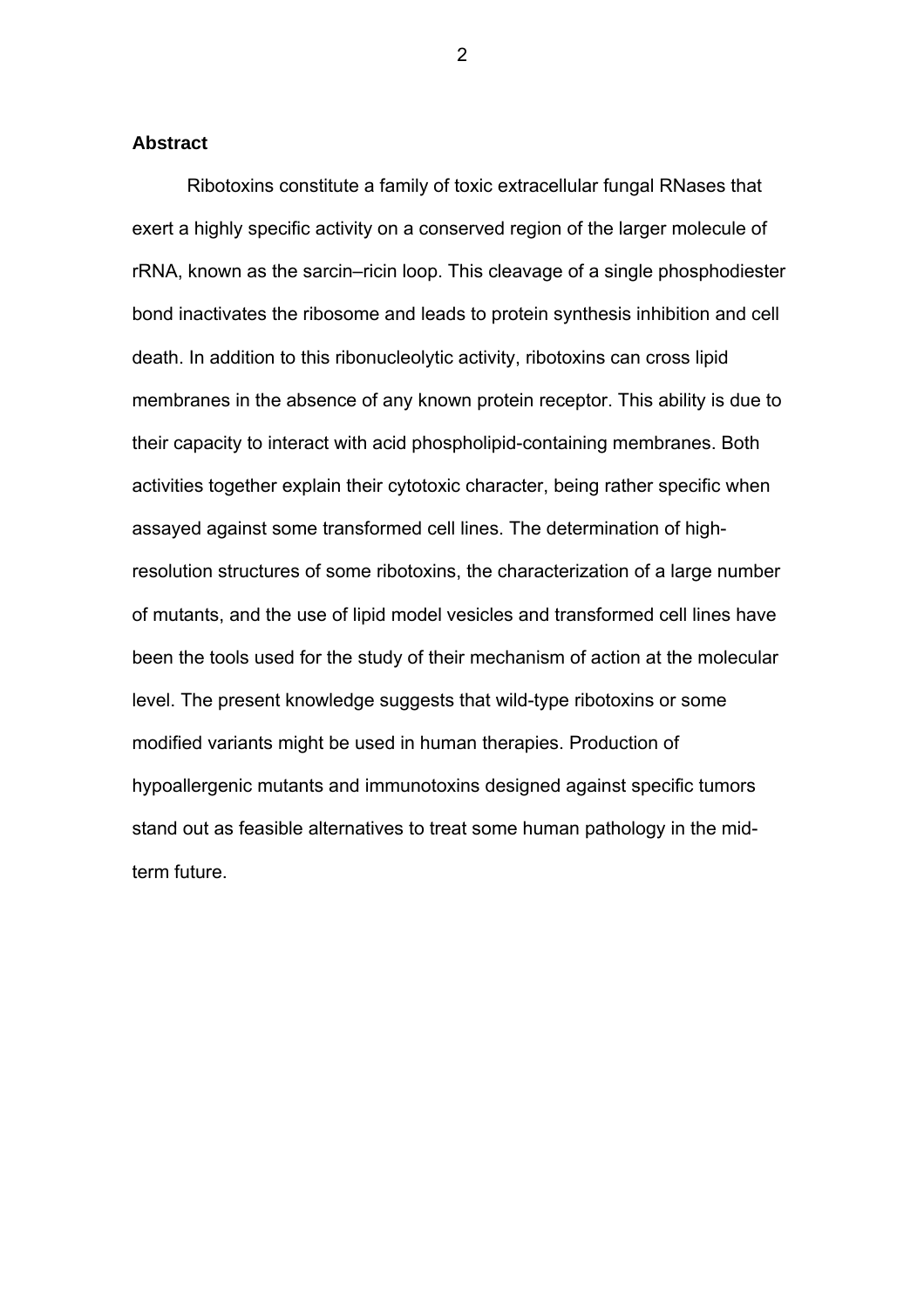#### **INTRODUCTION**

Ribotoxins are a family of toxic extracellular fungal RNases that exert a highly specific ribonucleolytic activity on the larger molecule of rRNA of the ribosome leading to protein synthesis inhibition and cell death by apoptosis [1- 4]. They were discovered during a screening program of the Michigan Department of Health searching for antibiotics and antitumoral agents. The culture filtrates of a mould identified as *Aspergillus giganteus* MDH18894 contained a substance inhibitory to sarcoma and carcinoma induced in mice [5]. The molecule responsible for these effects was proved to be a protein, named α-sarcin, that still today is the best known ribotoxin (Fig. **1A**) [6]. Unfortunately, the rather unspecific cytotoxicity of these proteins when administered to animals harboring different tumors limited their potential clinical use [7].

α-Sarcin, restrictocin, and Asp f 1 are the most exhaustively characterized ribotoxins [1-4,8-10], but many others have been identified and partially characterized in different fungal species [11-16], including the insecticidal protein hirsutellin A (HtA) produced by the invertebrate fungal pathogen *Hirsutella thompsonii* [15,17,18]. All ribotoxins show a high degree of amino acid sequence identity (above 85%) with precisely the only exception of HtA that displays only about 25% sequence identity with the previously known family members [15,18].

Ribotoxins are not the only extracellular RNases produced by fungi. For example, a mould so common as *Aspergillus oryzae*, that is used in the production of various comestible foods, is also the producer of RNase T1 [19],

 $\sim$  3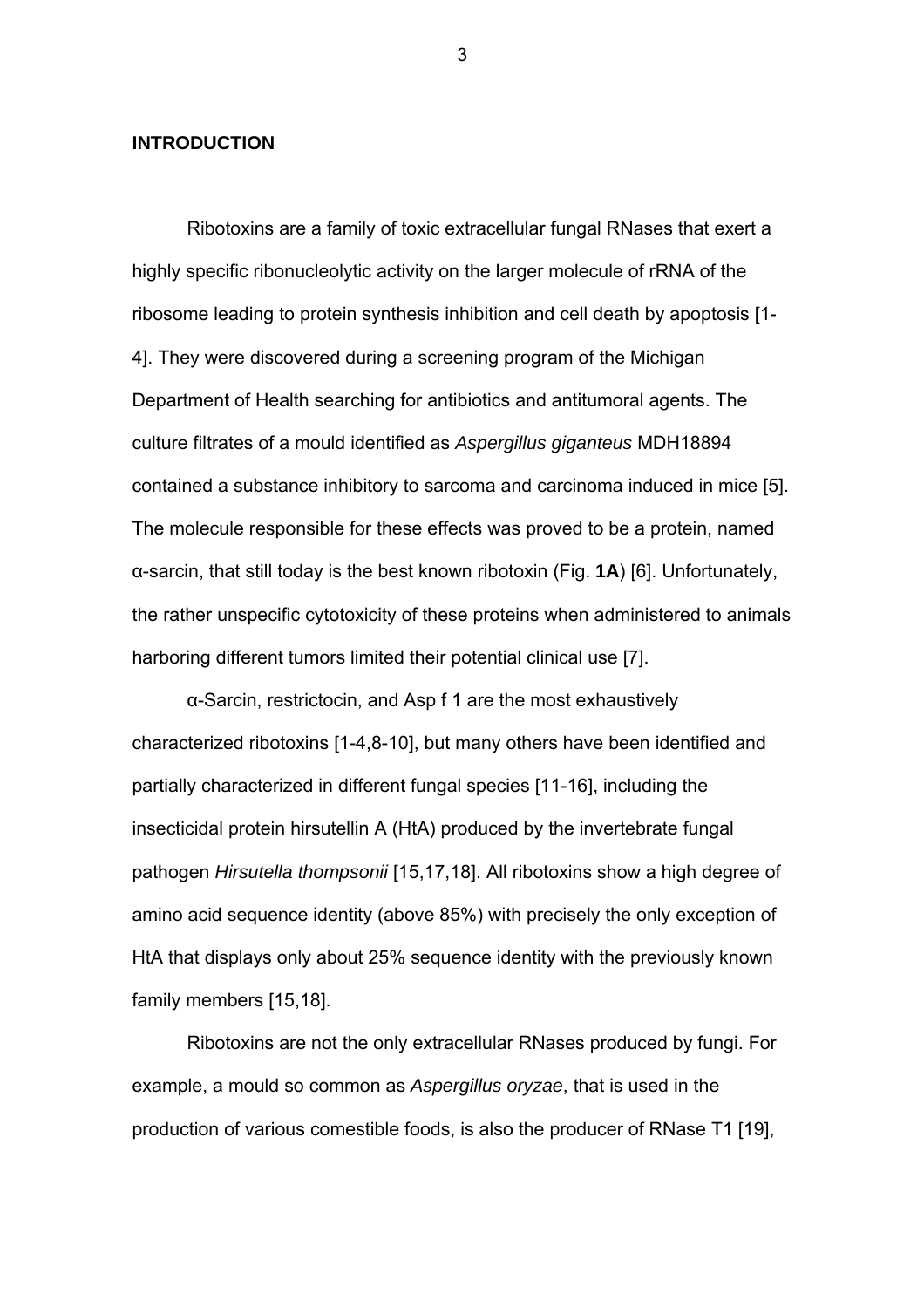probably one of the most exhaustively characterized proteins. RNase T1 is therefore the best known member of the family of fungal extracellular RNases [20,21], a group that obviously includes ribotoxins. All of them also show a high degree of sequence [15,16,22,23] and structural similarity [24-29] but, apart from ribotoxins, none of these other fungal RNases has been reported to show cytotoxic activity.

In addition to RNase T1, RNase U2 from *Ustilago sphaerogena* also deserves to be mentioned because it is the non-toxic fungal extracellular RNase most closely related to ribotoxins of from a phylogenetic point of view [3,15,16,23,30]. RNase U2 is a small and highly acidic protein [31] that shows a strong preference for 3'-linked purine nucleotide phosphodiester bonds [32,33], specificity that is rather unusual within the group of microbial RNases. The observation that ribotoxins are larger basic proteins, containing longer and charged loops that are not present in the non-cytotoxic fungal RNases, suggested that these loops are directly related to their cytotoxic properties [30]. It would appear that an RNase T1-like protein would have acquired ribosome specificity by the insertion of short recognition domains that would target it to cleave more specific substrates. This hypothesis has become even more appealing after the recent biochemical characterization of HtA [18], a much smaller ribotoxin presumably with shorter loops.

In summary, all the features outlined above suggest that the study of the evolution and the mechanism of action of ribotoxins is of particular interest, as they appear to be naturally engineered targeted toxins evolved from the other microbial nontoxic RNases to enter cells and specifically inactivate the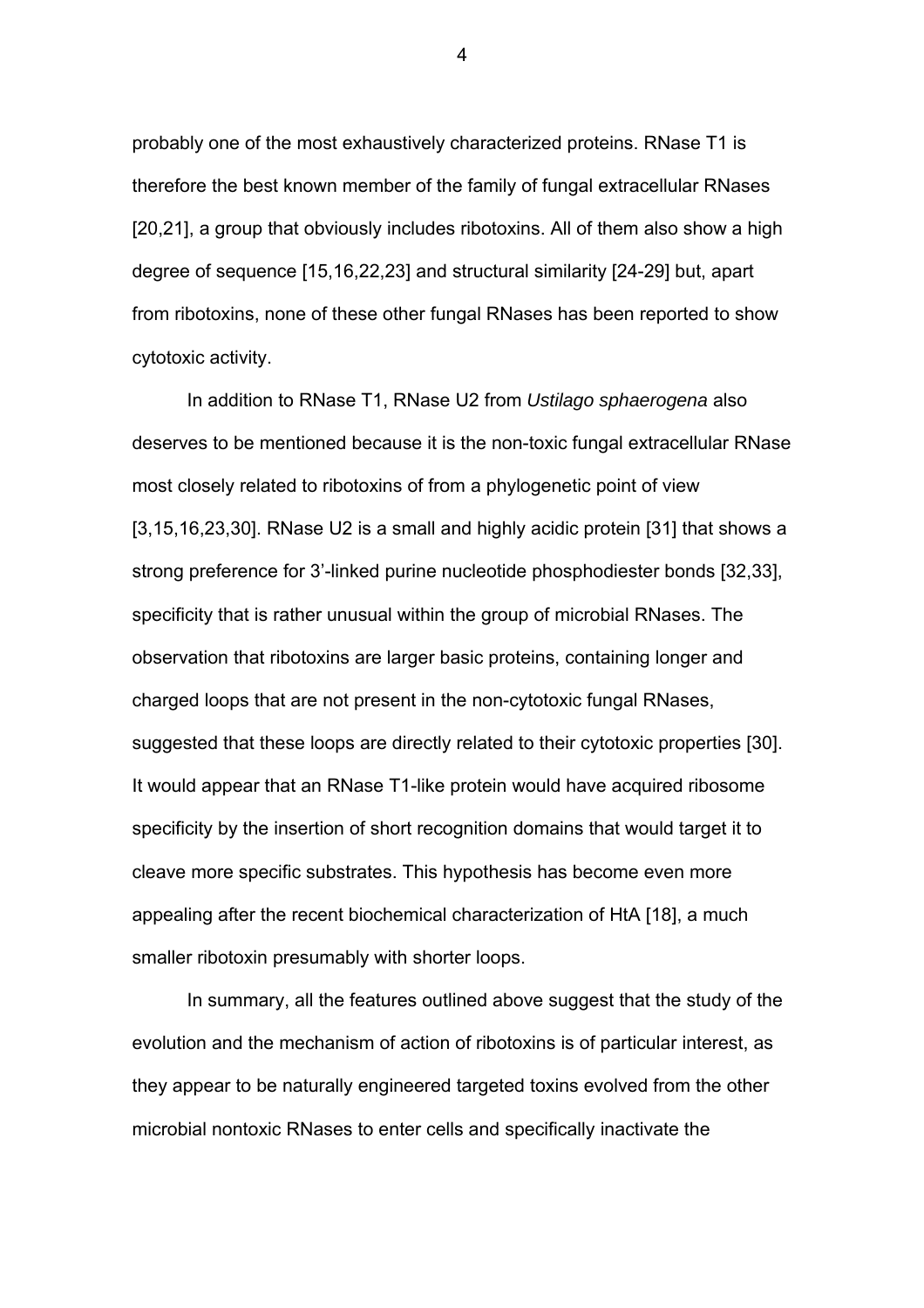ribosomes [34,35]. Identification of the structural features that have allowed these proteins to become such efficient natural killers would be a major step towards their utilization, native or modified, as weapons against different human pathologies.

## **RIBONUCLEOLYTIC ACTIVITY**

Ribotoxins inhibit protein biosynthesis in ribosomal preparations by specifically cleaving a single phosphodiester bond of the large rRNA fragment [36,37]. This bond is also the specific target of the plant family of Nglycosidases known as ribosome-inactivating proteins (RIP) [38,39] best represented by ricin, the toxin found in the seeds from the castor bean plant, *Ricinus communis*. This region, known as the sarcin–ricin loop or SRL (Fig. **2**) is unique and it is located at an evolutionarily conserved site with important roles in ribosome function [40].

Ribotoxins behave as highly specific RNases when assayed against cellfree intact ribosomes, retaining this specificity when assayed against naked rRNA containing the SRL sequence. However, they can also produce extensive non-specific digestion of almost any RNA when used at higher concentrations [9,41]. Ribotoxins follow the same general acid–-base type endonucleolytic reaction scheme as the other members of the RNase T1 family [2,3,42,43]. First, there is a transphosphorylation reaction to form a 2',3'-cyclic phosphate intermediate. Second, this intermediate is hydrolyzed to the corresponding 3' phosphate. The appearance of this cyclic intermediate, common to all proteins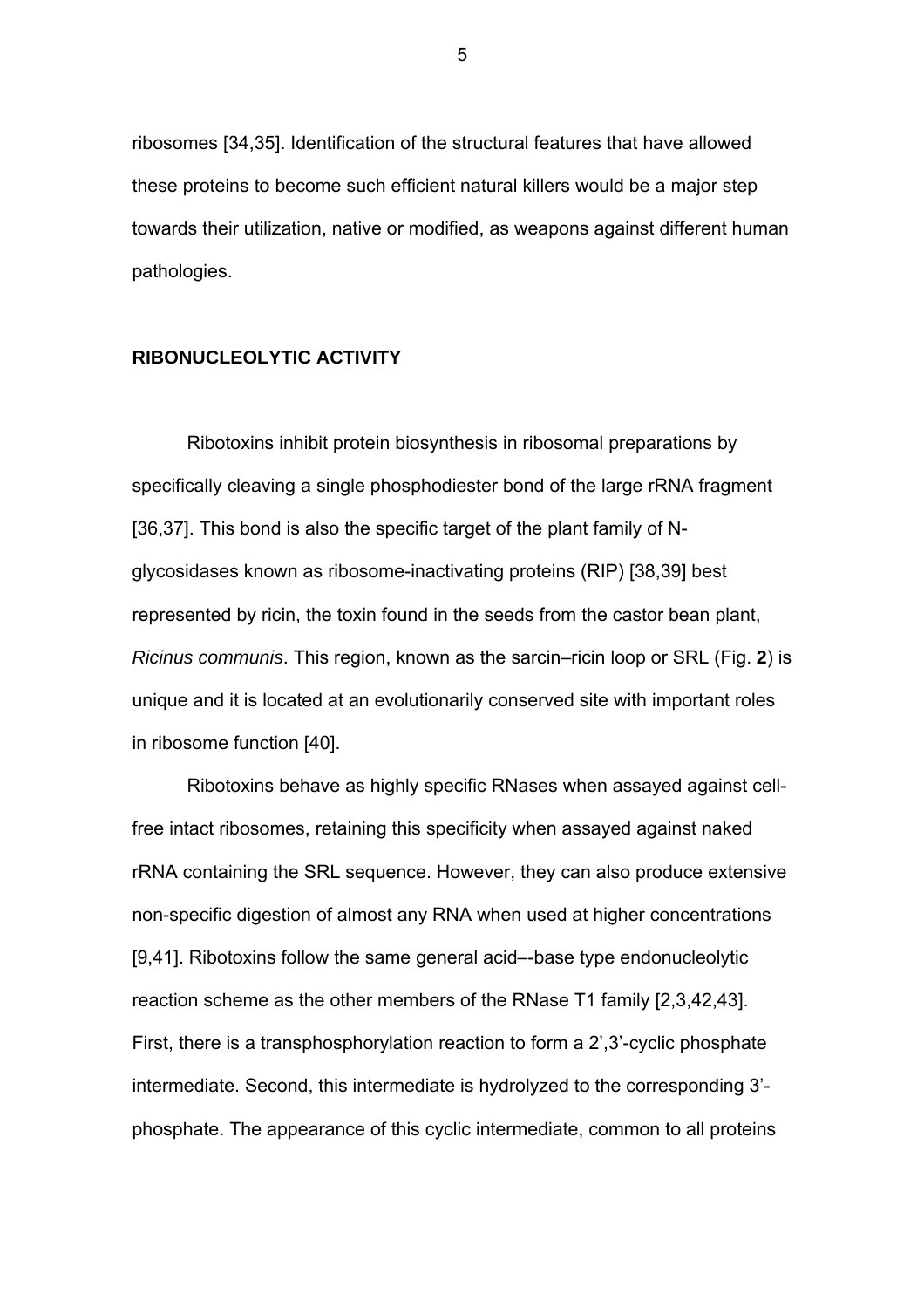of the RNase T1 family so far studied is implicit in the denomination of all these enzymes as cyclizing RNases [43]. However, the catalytic efficiency of RNases T1 and U2 against naked RNA, homopolynucleotides, or dinucleotides is several orders of magnitude higher. On the other hand, ribotoxins cleave and consequently inactivate the ribosome with a second order rate constant that matches the catalytic efficiency of the fastest known enzymes [44].

In the case of α-sarcin, during the first step of the reaction, Glu-96 acts as a general base and His-137 as a general acid. The hydrolysis of the cyclic derivative is then catalyzed by the same groups, but their roles are reversed [43,45]. In fact, this Glu/His combination is the most common pair of catalytic residues found in microbial RNases [20]. Another conserved residue, His-50, is required to assist the electrostatic stabilization of the transition state [45]. Mutational studies have also revealed that three other active site residues, Tyr48, Arg121, and Leu145, although not essential, appear to be determinants of the ribotoxin activity of α-sarcin [46-48]. Studies on the crystal structures of complexes of restrictocin with inhibitors led to the proposal that these ribotoxins may use base flipping to enable cleavage at the correct site of the SRL substrates [49]. All studies so far suggest that these three residues would enable the base flipping performed by His50/Glu96/His137 that permits cleavage of the unique phosphodiester bond at the SRL [49].

#### **INTERACTION WITH PHOSPHOLIPIDS**

 $\sim$  6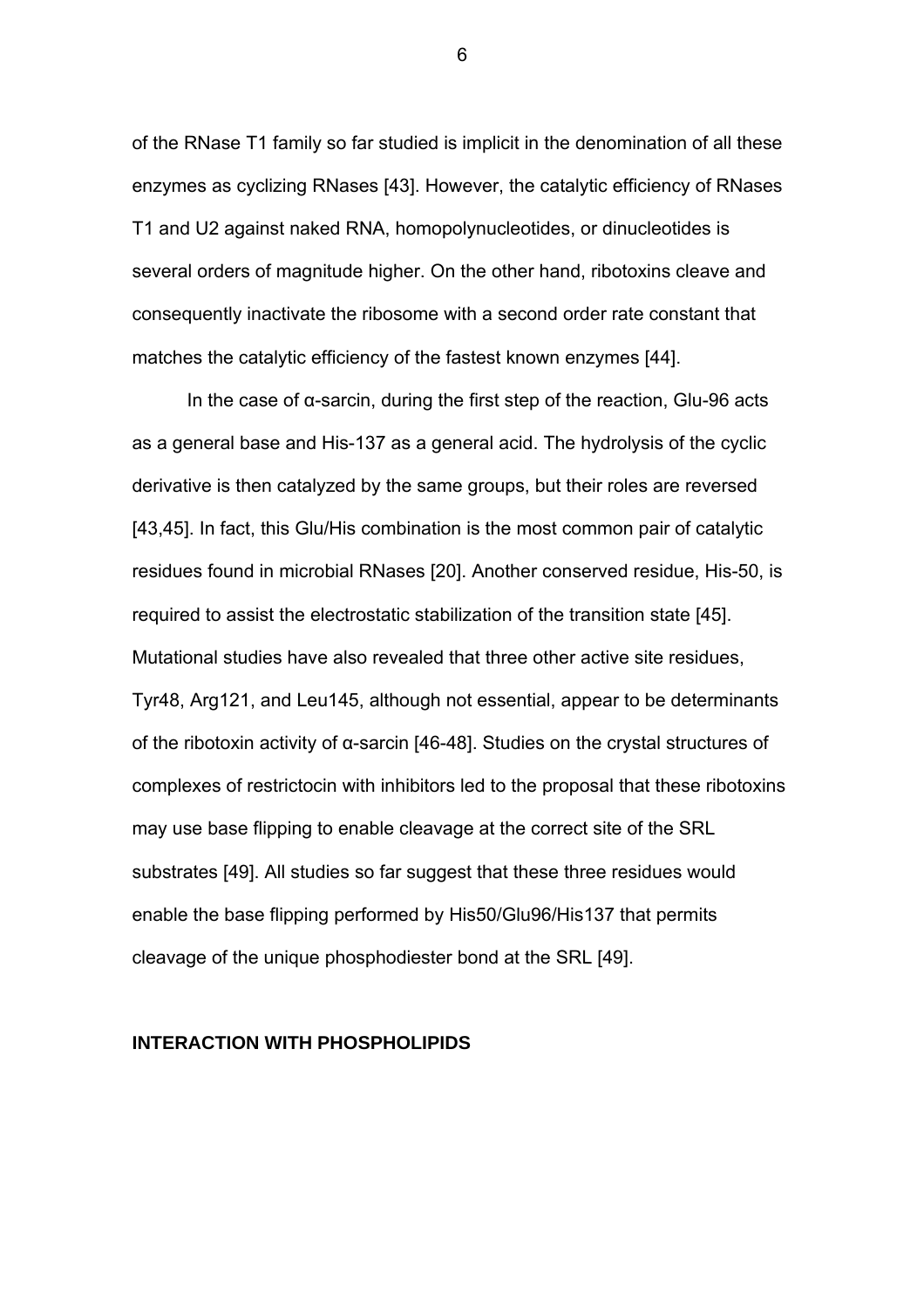In addition to their ribonucleolytic activity, ribotoxins cross lipid membranes in the absence of any known protein receptor [1,3,50]. Thus, although any ribosome could be potentially inactivated by these proteins, due to the universal conservativeness of the SRL, they are especially active on transformed or virus-infected cells [5,51,52]. This observation has been explained in terms of an altered permeability of their target cells combined with the ability of ribotoxins to interact with acid phospholipid-containing membranes [3,4,52-54]. Indeed, this ability seems to be related to the antitumoral character that led to their discovery [5,55].

In this regard, the use of lipid model systems proved that α-sarcin specifically interacts with negatively charged phospholipid vesicles at neutral or slightly acidic pH, resulting in protein–lipid complexes that can be isolated by centrifugation in a sucrose gradient [53]. Binding experiments revealed a strong ribotoxin–lipid vesicle interaction that caused vesicle aggregation, followed by their fusion into much larger lipidic structures [53]. Indeed, the peptide bonds of the protein were protected against trypsin hydrolysis upon binding to these vesicles [53,55], despite the high number of basic residues present along its sequence [23]. Altogether, all these results proved how α-sarcin, a watersoluble and hydrophilic protein, can interact with phospholipid bilayers through a combination of electrostatic and hydrophobic forces [56]. In good agreement with this scenario, the innate ability of  $\alpha$ -sarcin to translocate across a phospholipid membrane in the absence of any other protein has also been demonstrated [50].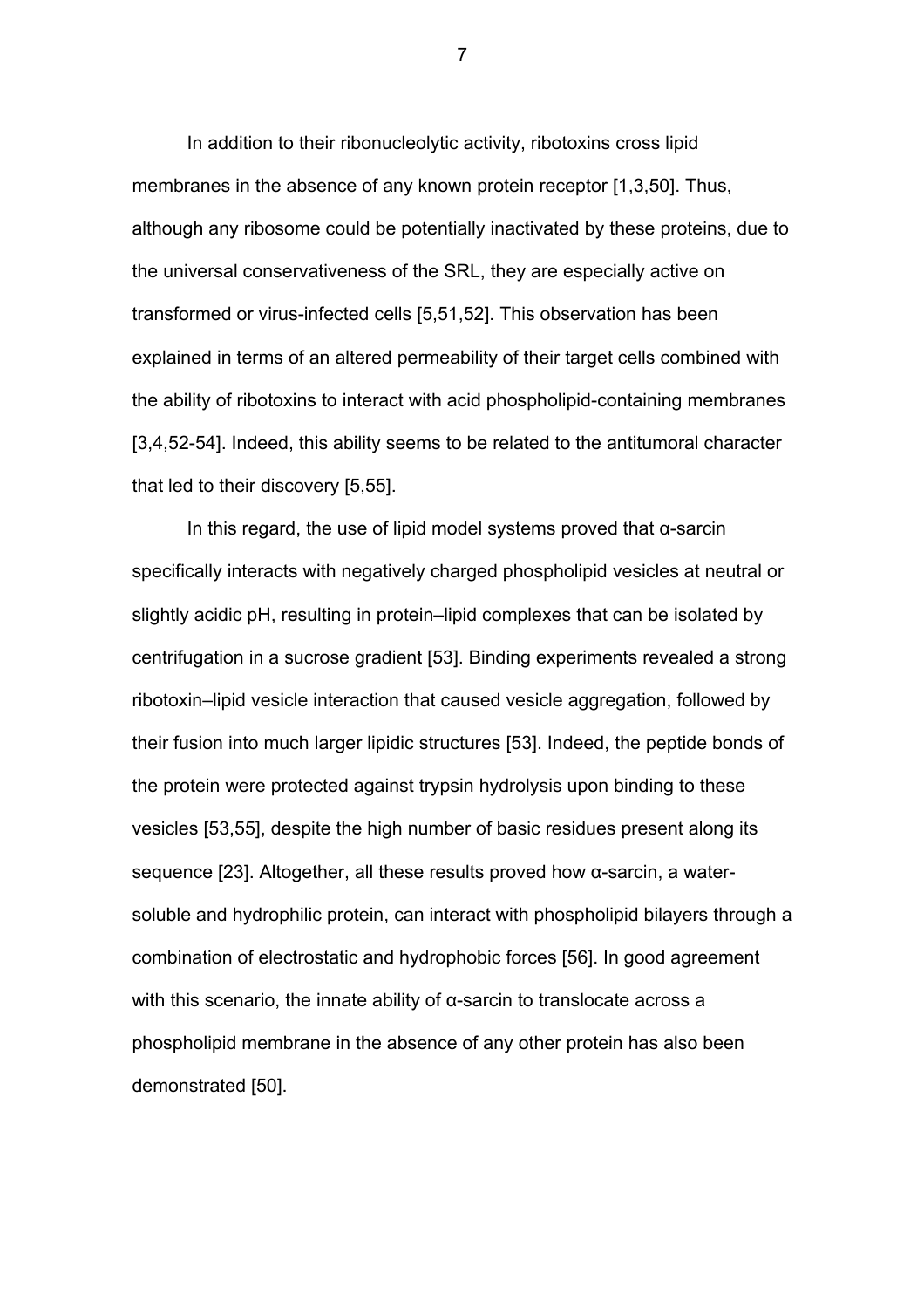The current working hypothesis sustains that a higher content of negatively charged phospholipids in transformed cell membranes [53,54,57-60] would explain the favored toxicity of these proteins against tumors. Unfortunately, there is no direct evidence yet that this abundance of acidic phospholipids is the main explanation for the antitumoral activity of α-sarcin.

#### **STRUCTURAL FEATURES**

As mentioned above, ribotoxins show a high degree of identity in their approximately 150 amino acid sequence [14-16,23,61-64], including the conservation of their two disulfide bridges [3,30]. This observation includes HtA [15,18], although this protein is 20 residues shorter than most of the other known ribotoxins. Sequence differences are mainly concentrated at the loops of the ribotoxins suggesting that these differences are responsible for the minor differences observed among their activities [15].

This similarity is also evident between the two ribotoxins whose threedimensional structure has been solved, restrictocin [26,49] and α-sarcin [29,65- 67]. Both proteins folds into a common  $\alpha + \beta$  structure with a central fivestranded antiparallel β-sheet and an α-helix of almost three turns. Residues 1– 26 are especially interesting because they form a long β-hairpin that can be considered as two consecutive minor β-hairpins connected by a hinge region (Fig. **1A**). The distal region of this β-hairpin has been deleted, obtaining the Δ(7–22) variant of α-sarcin [68], a mutant retaining the same conformation as the wild-type protein (Fig. **1B**) [69]. Further support for the importance of this N-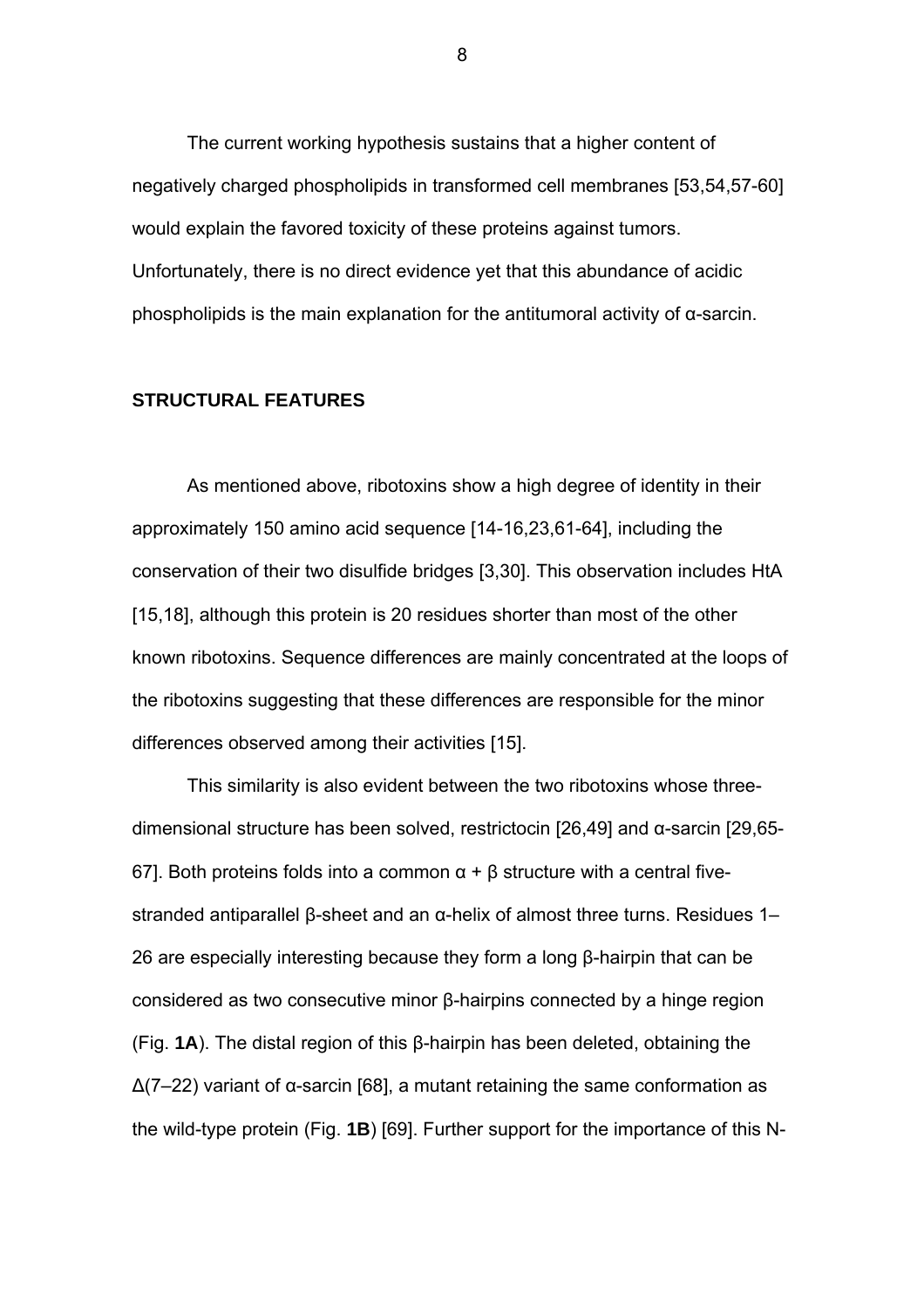terminal extension was obtained by docking and enzymatic studies which revealed that this β-hairpin most probably establishes interactions with specific ribosomal proteins in order to direct the ribotoxin to the SRL [67, 68]. This prediction would also explain the highly diminished cytotoxic properties observed for the deleted variant [68].

Even though α-sarcin and restrictocin show almost identical structures, some small but nevertheless significant functional and structural differences are evident. These differences concern the long non-structured loops and especially the N-terminal β-hairpin, a region of high mobility [26,65]. Interestingly, these aperiodic loops show a well defined conformation despite their exposed character and their lack of repetitive secondary structure [65].

Ribotoxins share their structural core with the non-toxic RNases of the RNase T1 family, in good agreement with their sequence similarities. Both RNase T1 and RNase U2 display identical regular secondary structure elements to ribotoxins despite their different amino acid sequence lengths. The geometric arrangement of the residues involved in the active site is also shared by both families of RNases. In fact, all fungal extracellular RNases whose threedimensional structure is known exhibit quite different enzymatic specificities, but all of them share this common structural fold concerning the architecture and connectivity of the secondary structure elements [3,26,28,29]. The most significant structural differences among them are, again, related to both the presence of the longer N-terminal β-hairpin in ribotoxins and the different length and charge of their aperiodic loops.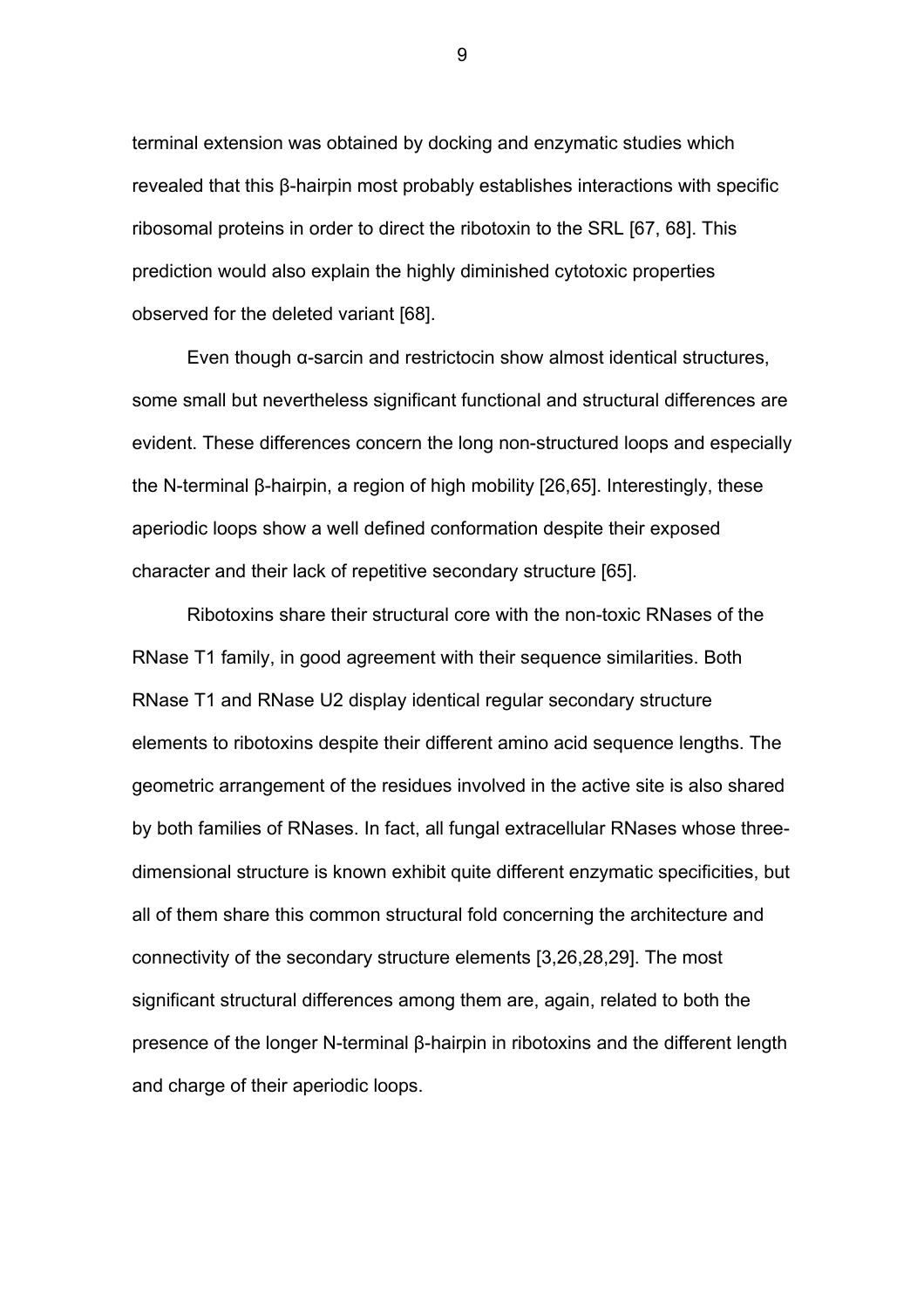In addition to the deletion mutant mentioned above, many more α-sarcin mutants have been isolated and characterized. These mutational studies have revealed the involvement of several residues, which are conserved among the different microbial extracellular RNases, in catalysis. Thus, it is well known that His137 and Glu96 are the only residues that are essential for the cleavage reaction performed by α-sarcin [35,45,70-75], whereas His-50, Tyr-48, Arg-121, and Leu-145 mostly contribute to the stabilization of the transition state [45-48], as stated above. Most of these residues are located in the central β-sheet and their side-chains point towards the concave face of the protein structure where the substrate is supposed to dock [29].

With regard to the protein regions involved in the interaction with membranes, the use of water-soluble synthetic peptides and mutant variants of α-sarcin within the main β-sheet of this protein suggested that this region (residues 116–139) would be directly involved in this interaction [76-78]. Interestingly, this sheet has also been predicted to be one of the few apolar regions of the protein [30,76]. The study of the mentioned mutants suggested that it would be located within the hydrophobic core of the phospholipid bilayer once the protein-lipid complexes were formed [46,78]. Within this same idea, mutants affecting α-sarcin active site residue Arg121 (R121K and R121Q), showed that the loss of the positive charge at that position produced a dramatic impairment of the protein's ability to interact with phospholipid membranes [46]. Other than this hydrophobic core, mutations affecting single residues located at the N-terminal β-hairpin of α-sarcin and the  $Δ(7–22)$  variant suggested that this protein portion would also be another region involved in the interaction with cell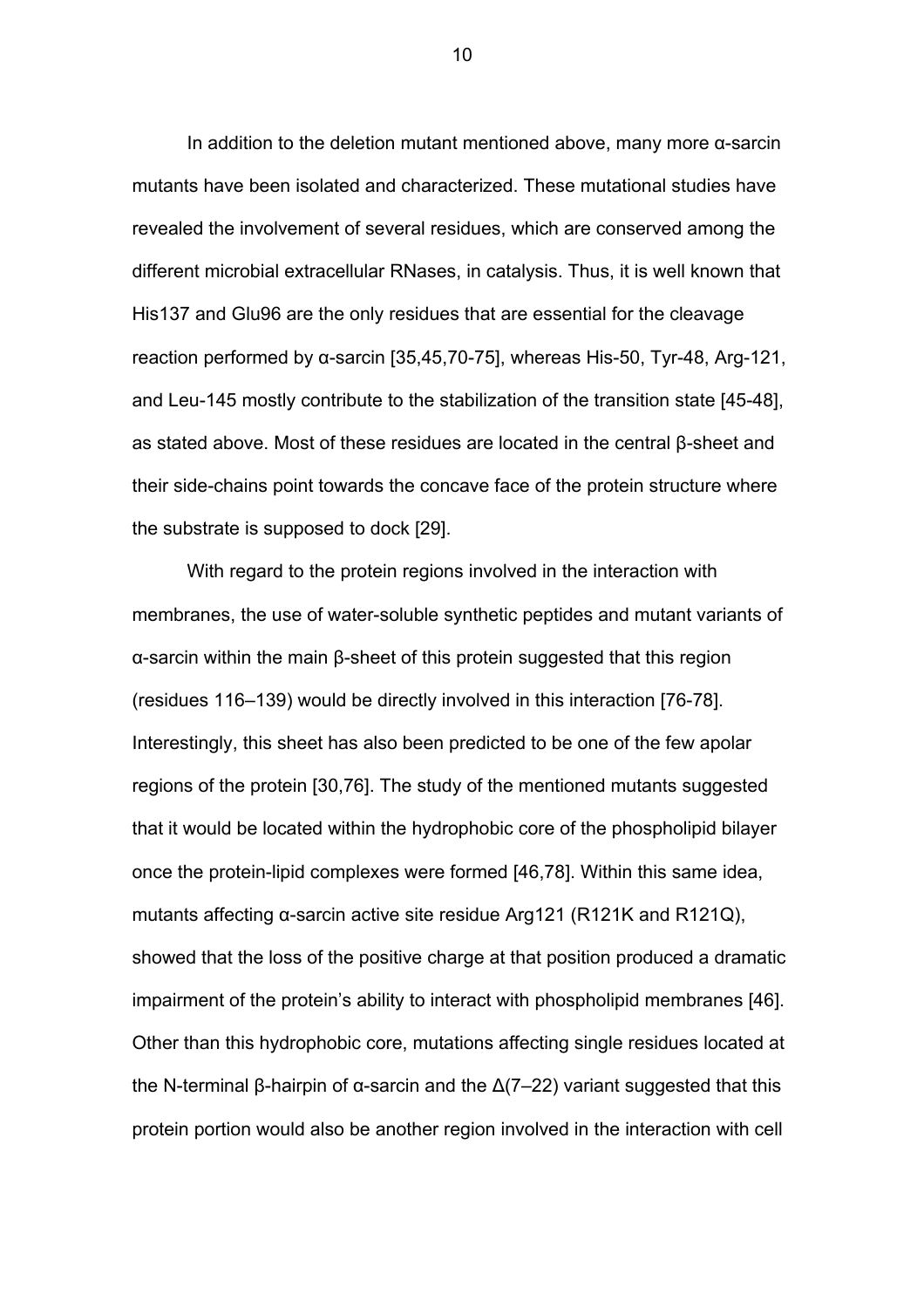membranes, as they display a different pattern of interaction with lipid vesicles [68,79]. Finally, loop 2 has been proposed by several authors [26,29,30,72] to be also one of the protein regions involved in the interaction with lipids but this possibility has not been directly studied yet.

## **CYTOXICITY AGAINST INTACT CELLS**

α-Sarcin is able to inactivate the ribosomes of a great variety of organisms in cell-free systems [4,35], but it displays marked selectivity when intact cells are used as targets. This specificity seems to be determined by its ability to penetrate cells, as explained above. Thus,  $\alpha$ -sarcin is especially active against transformed or virus-infected mammalian cells in the absence of any other permeabilizing agent [51,52,80-83]. This effect is saturable and consistent with passage across the cell membrane as the rate-limiting step. However, no membrane damage or mitochondrial activity alterations are detected [82]. These experiments confirmed that α-sarcin exhibits an intrinsic and rather specific cytotoxic character when assayed against some transformed cell lines, most probably due to the presence of acidic phospholipids on the outer leaflet of the membrane [53,54,57,58]. Consequently, all α-sarcin mutants studied that displayed an altered phospholipid interaction ability, such as that one affecting the positive charge of the active site residues Arg-121 (R121Q) [46] or, again, the Δ(7–22) deletion mutant [68], showed diminished cytotoxic effects on human rhabdomyosarcoma cells [68,79]. Obviously, mutation of the catalytically essential His-137 (H137Q) rendered a non-cytotoxic variant too [52].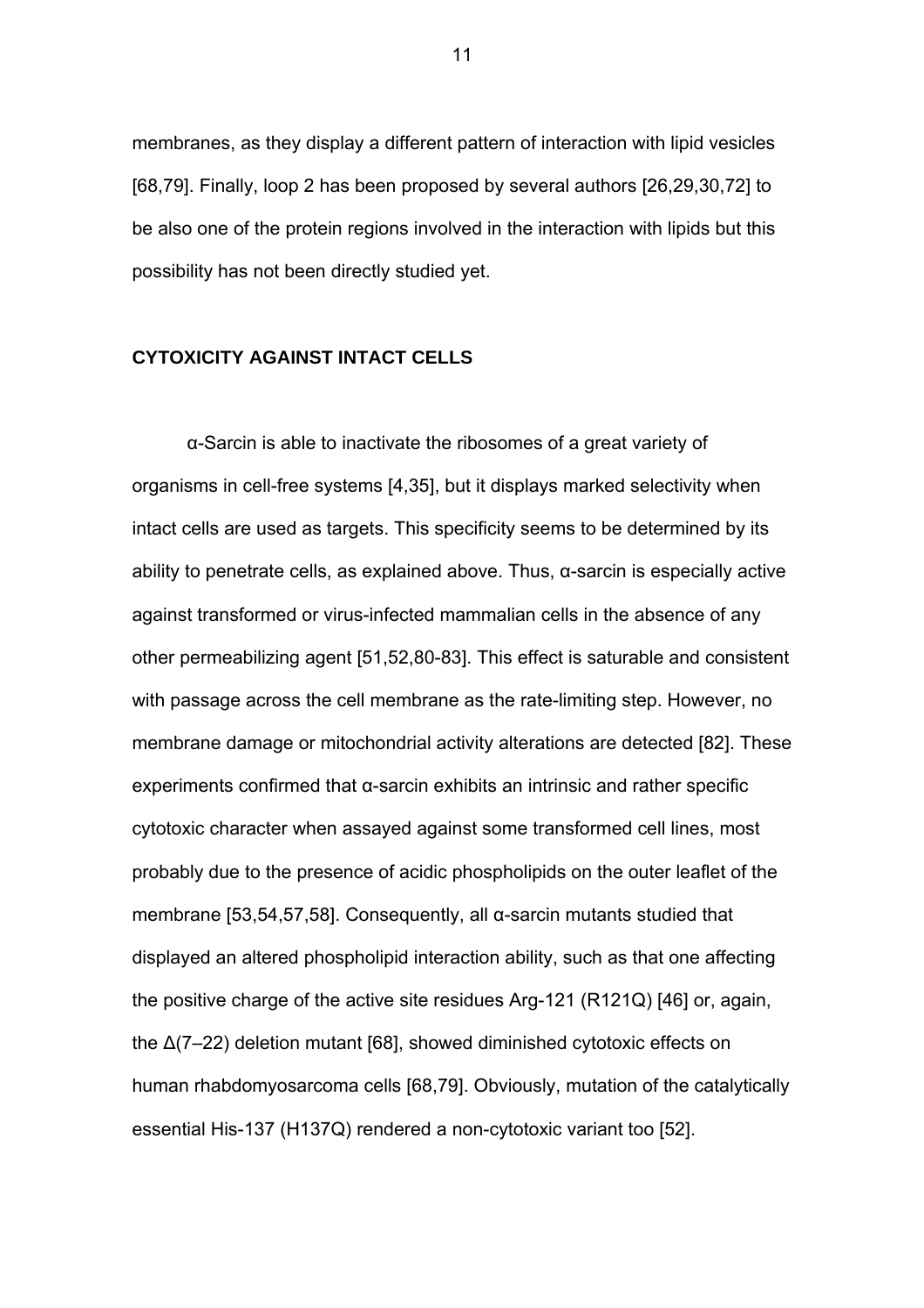## **THE** *A. FUMIGATUS* **ALLERGEN Asp f 1**

Fungi represent one of the principal sources of allergens. Invasive infection is usually fatal unless treated early, and even then, antifungal therapy is often unsuccessful. The incidence of fungal infections has indeed risen lately, owing to the increase in the number of immunocompromised patients [84]. Furthermore, a link between fungal allergy and severe asthma is accepted, although still poorly understood [85,86]. *Aspergillus fumigatus* is an opportunistic human pathogen and one of the most common sources of allergy and asthma in humans [87,88]. This fungus is also the producer of Asp f 1, a ribotoxin and one of its most important allergens [8,64]. Asp f 1, for example, has been found in the urine of patients with disseminated aspergillosis [8,64,89], although it has also been proven that it is not a major virulence factor in *A. fumigatus* infections [90-92]. However, this protein is clearly involved in the pathogenicity of allergic bronchopulmonary aspergillosis (ABPA), the most severe form of allergic inhalant diseases, as these patients show high levels of Asp f 1-specific IgE [10,93].

Extracts of *A. fumigatus* are frequently used to diagnose allergic reactions, but they are highly complex mixtures very difficult to standardize [94]. Attempts to improve diagnosis are focusing on the use of homogeneous standard preparations of recombinantly produced allergens [95,96]. Unfortunately, recombinant native Asp f 1 is not devoid of cytotoxic activity, and indeed it can trigger anaphylaxis. Taking into account that the ribotoxin-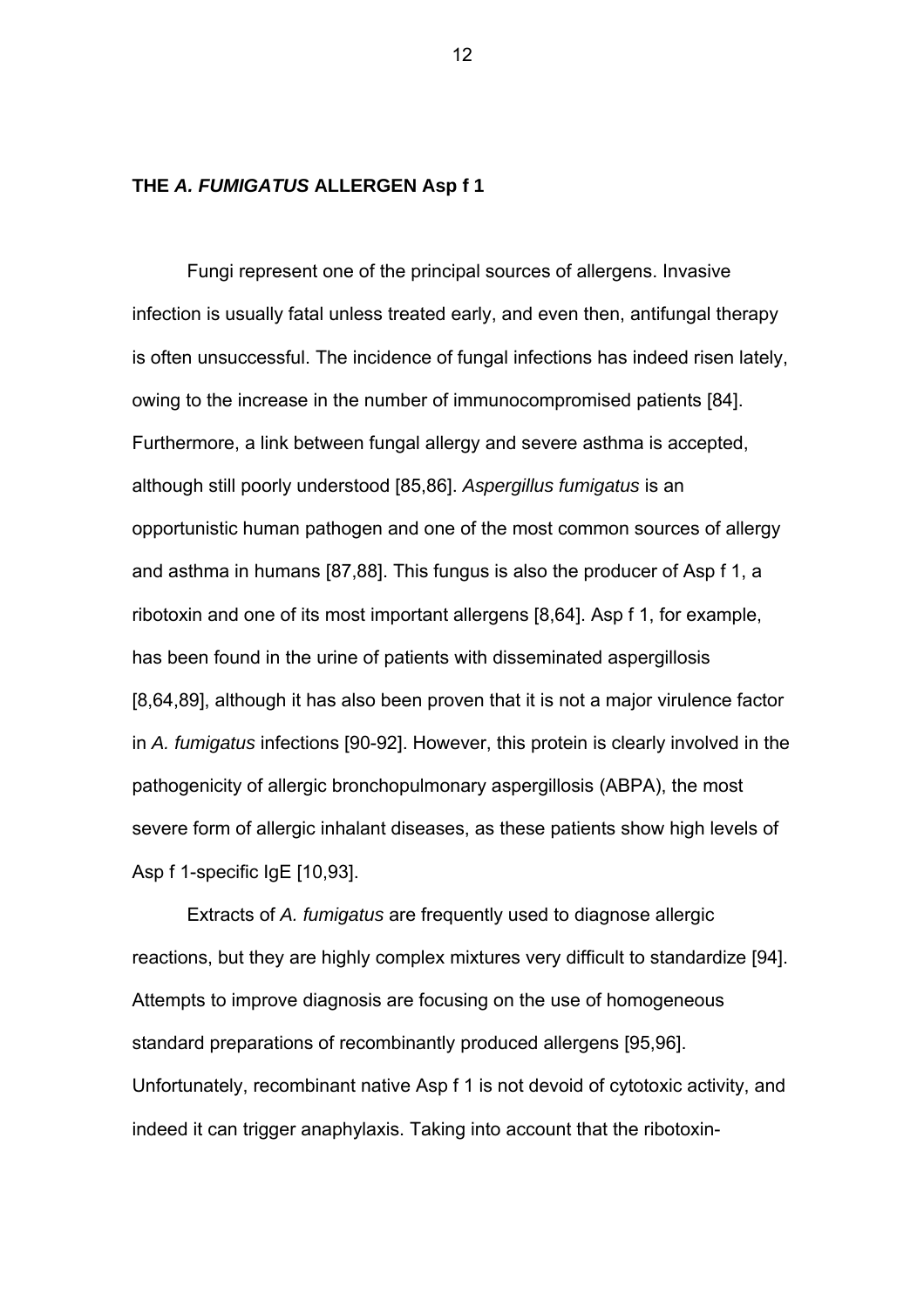characteristic N-terminal β-hairpin shows high amino acid sequence variability [3,15,16] and that it is highly flexible and exposed [29,69], it was considered as a major determinant of the immunoreactivity of these proteins [10]. This hypothesis was confirmed through the production and characterization of Asp f 1,  $\alpha$ -sarcin, and their corresponding  $\Delta(7-22)$  variants [10,68]. The two deleted proteins studied showed marked decreases in their reactivity to Asp f 1- IgE antibodies, suggesting that this N-terminal β-hairpin was involved in at least one allergenic epitope [10]. In addition, these experiments reinforced the significant prevalence of Asp f 1-specific IgE antibodies in sera from ABPA patients sensitized to *A. fumigatus* [2,10,96,97]; a prevalence that was also observed for the Asp f 1 variants studied that, even more importantly, also retained most of the IgG epitopes [10].

The amount of data accumulated with these noncytotoxic deletion variants of Asp f 1 seems to favor their use in immunomodulating therapies for *Aspergillus* hypersensitivity and diagnosis, although *in vivo* assays are still required to assess this possibility. Within this idea, it must be remarked how these potentially hypoallergenic ribotoxin molecules have been recently cloned and produced in *Lactococcus lactis* [98], a microorganism 'generally regarded as safe' (GRAS). This GRAS status of *L. lactis*, altogether with the fact that the hypoallergenic variants of Asp f 1 are secreted by the engineered bacteria, confers this system with the features required to try immunotherapeutic protocols for Asp f 1-related allergic diseases. The feasibility of this approach will be next tested in animal models in our laboratory after the recent optimization of an allergic murine model sensitized against this allergen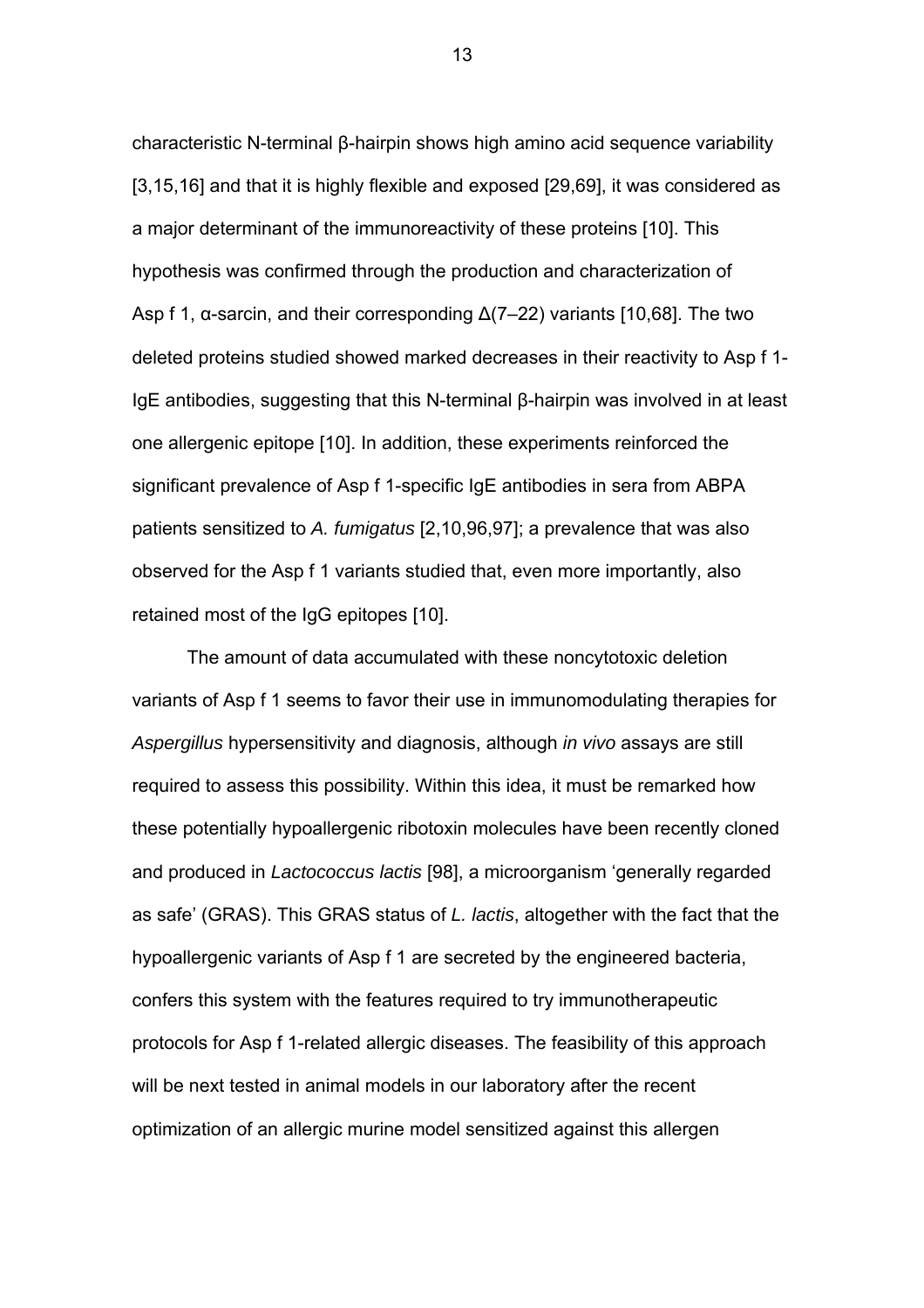[Álvarez-García, E.; Batanero, E.; García-Fernández, R.; Villalba, M.; Rodríguez, R.; Gavilanes, J.G. and Martínez del Pozo, A., unpublished data].

### **RIBOTOXINS AS PART OF IMMUNOTOXINS**

Immunotoxins are therapeutic agents with a high degree of specificity, composed of targeting moieties, such as antibodies or physiologically important ligands, linked to toxic proteins [99-101]. The design of this type of molecules is helping to close the gap required to achieve one of the oldest goals of antitumoral therapy, proposed by Ehrlich as early as 1906, of targeting cancer cells with a 'magic bullet' consisting of a tissue-specific carrier that would deliver toxic agents to neoplastic tissue [102]. Initially, immunotoxins were prepared by conjugating toxins to monoclonal antibodies, using the whole antibody molecule as targeting moiety [103]. However, it was soon realized that smaller sizes would allow higher index of penetration within solid tumors, easier clearance from blood vessels, and easier manipulation procedures. Within this idea, new approaches have been optimized with the advent of the late extraordinary biotechnological development, including the production of recombinant immunotoxins in different model organisms such as bacteria, yeast, or even insect cells [author(s), unpublished data]. This type of molecules is considered as a second generation of immunotoxins that contain only the antibody variable domains stabilized by a flexible peptide (scFv) or a disulfide bridge (dsFv) (Fig. **3**) [104,105].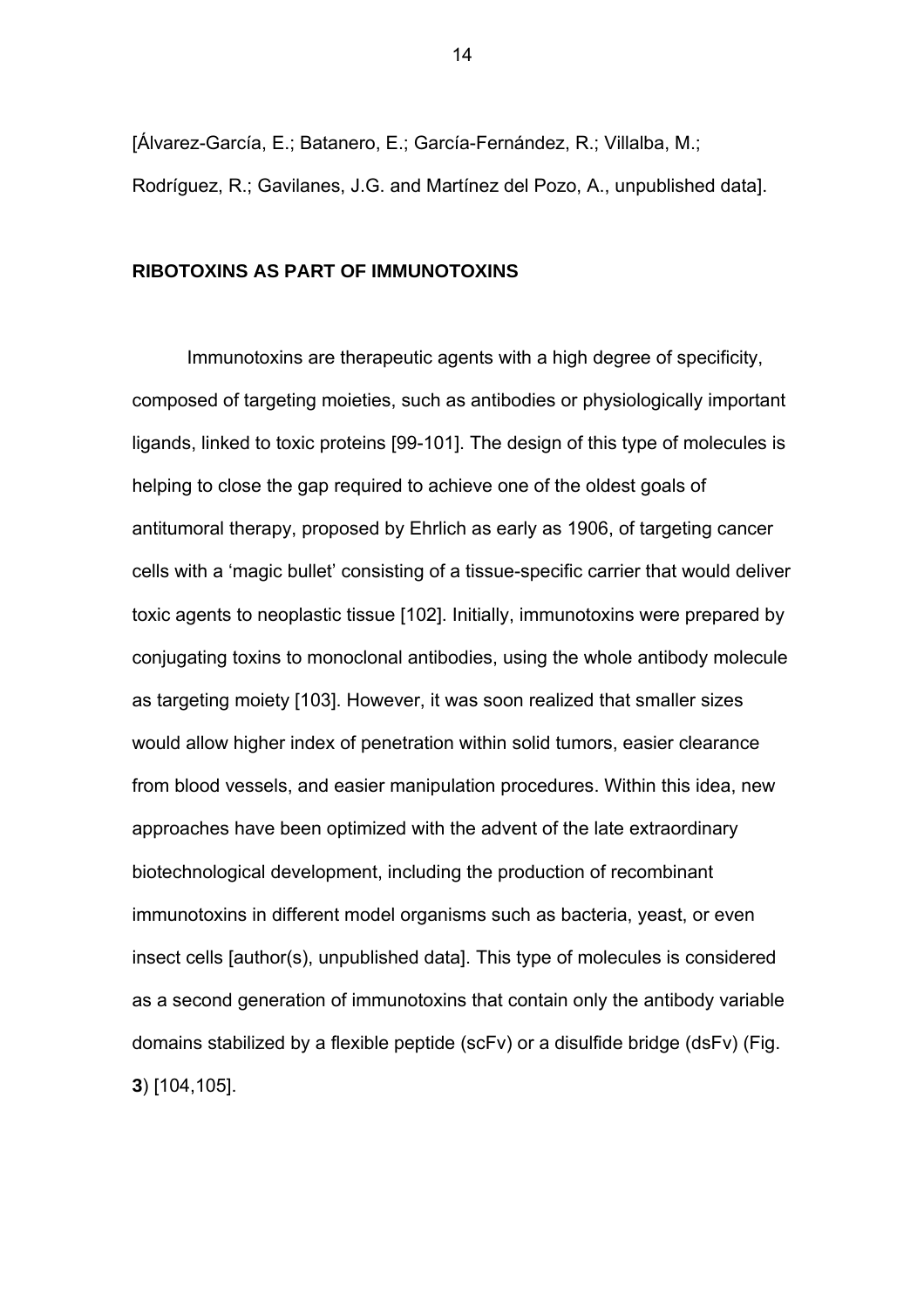Regarding the toxic moiety, the most representative toxins employed have been ricin from plants [106-110] and *Pseudomonas* exotoxin A or diphtheria toxin from bacteria [111-116]. However, although not so frequently employed, ribotoxins have several advantages for their use in the design of immunotoxins; namely, their small size, high thermostability, poor immunogenicity, resistance to proteases, and their highly efficient ability to inactivate ribosomes [3,4,117]. In fact, different ribotoxins have been used as components of immunotoxins [117-125]. The first ribotoxin-based immunotoxins were constructed by chemical conjugation with mitogillin [122], restrictocin [117- 119], or α-sarcin [121]. Some years later second-generation versions were also produced by fusing restrictocin cDNA with that encoding the scFv region of a monoclonal antibody directed against the human transferrin receptor, joined by a linear flexible peptide to promote the independent folding of the two immunotoxin moieties. These constructs were further engineered to enhance the intracellular processing and delivery of the ribotoxin [126]. Unfortunately, none of these ribotoxin-based immunotoxins has been yet studied beyond a preliminary characterization, most probably due to their large size, which could hinder their correct internalization into solid tumors, or to the low structural stability of the immunoconjugates prepared.

Much more recently, a new ribotoxin-based immunotoxin approach aimed at solving these problems has been developed. Within this idea, a singlechain immunotoxin composed of the variable domains of the B5 monoclonal antibody bound to α-sarcin through a peptide containing a furin cleavage site (scFv-IMTXαS) (Fig. **3**) has been efficiently produced in the methylotrophic

<u>15 and 2001 and 2001 and 2001 and 2001 and 2001 and 2001 and 2001 and 2001 and 2001 and 2001 and 200</u>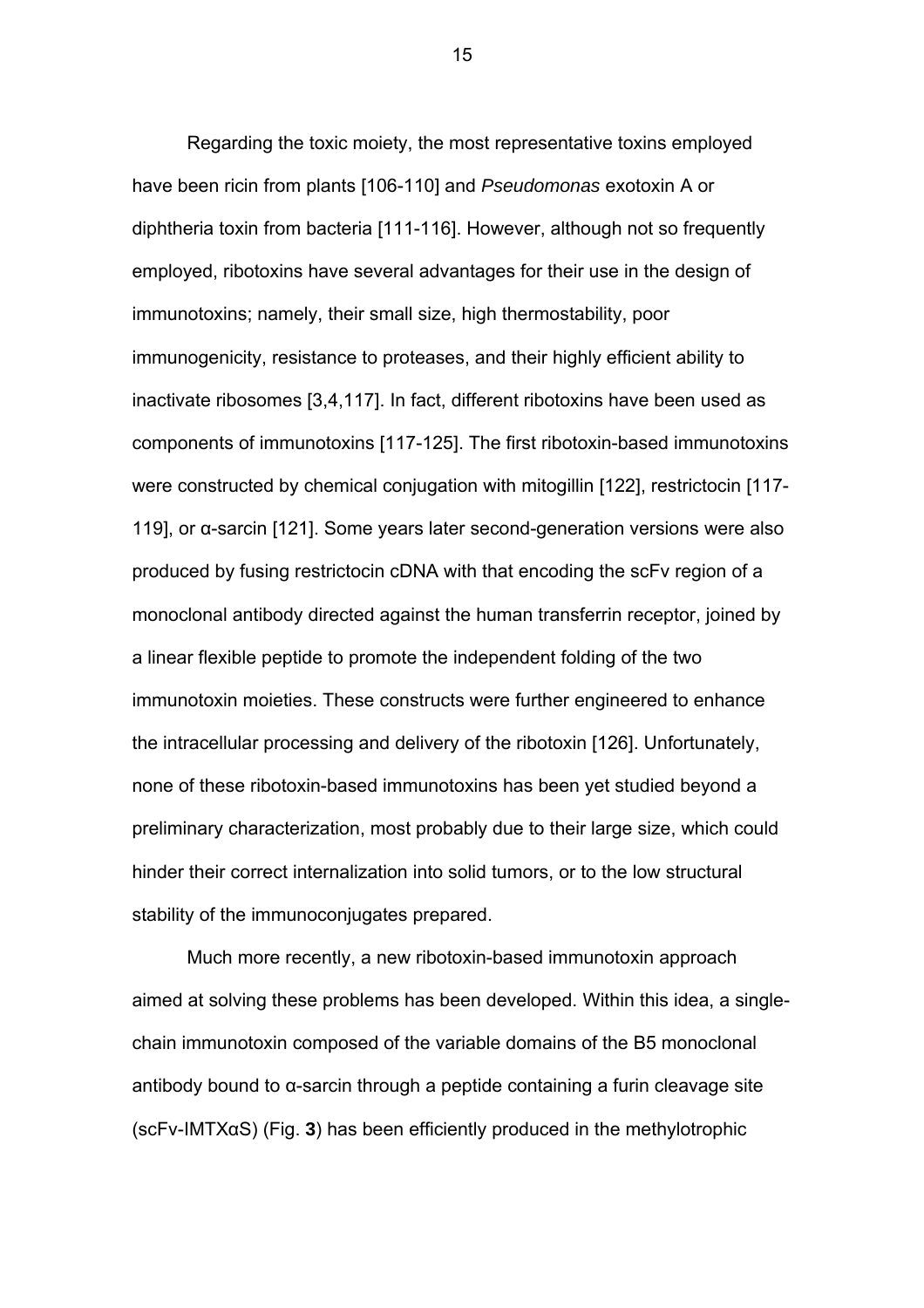yeast *Pichia pastoris* [Carreras-Sangrà, N.; Martínez del Pozo, A.; Oñaderra, M.; Gavilanes, J.G. and Lacadena, J., unpublished datal. The B5 Lewis<sup>Y</sup> monoclonal antibody, a member of the Nemod antibody family, is specific against Lewis<sup>Y</sup> carbohydrates. These tumor-associated antigens are overexpressed on the surface of many carcinomas, including breast and colon solid tumors [127]. Various members of this family of antibodies have already been used as targeting moieties in many different immunotoxins [127-134] and at least three of them have been tested in phase I trials in patients with cancer yielding promising favorable results [130,135].

*P. pastoris* has emerged as a convenient robust heterologous expression host for immunotoxin production due to its efficient secretory system and its ability to express complex recombinant proteins with correct intra and intermolecular disulfide bonds. The constructs expressed in this system usually produce proteins that do not require additional *in vitro* unfolding and refolding steps, unlike most of the immunotoxins heterologously expressed in bacteria [136-138]. Indeed, *P. pastoris* possesses tightly regulated promoters such as that of the alcohol oxidase 1 gene (*AOX1*), which is perfectly suited for the controlled expression of foreign genes [139]. This explains why *P. pastoris* was the microorganism chosen to produce recombinant scFv-IMTXαS. The immunotoxin produced with this system displays the characteristic ribonucleolytic activity of α-sarcin as well as specific cytotoxicity against cell lines containing the Lewis<sup>Y</sup> antigen [Carreras-Sangrà, N.; Martínez del Pozo, A.; Oñaderra, M.; Gavilanes, J.G. and Lacadena, J., unpublished data]. Binding assays performed with different cellular extracts, with a commercial version of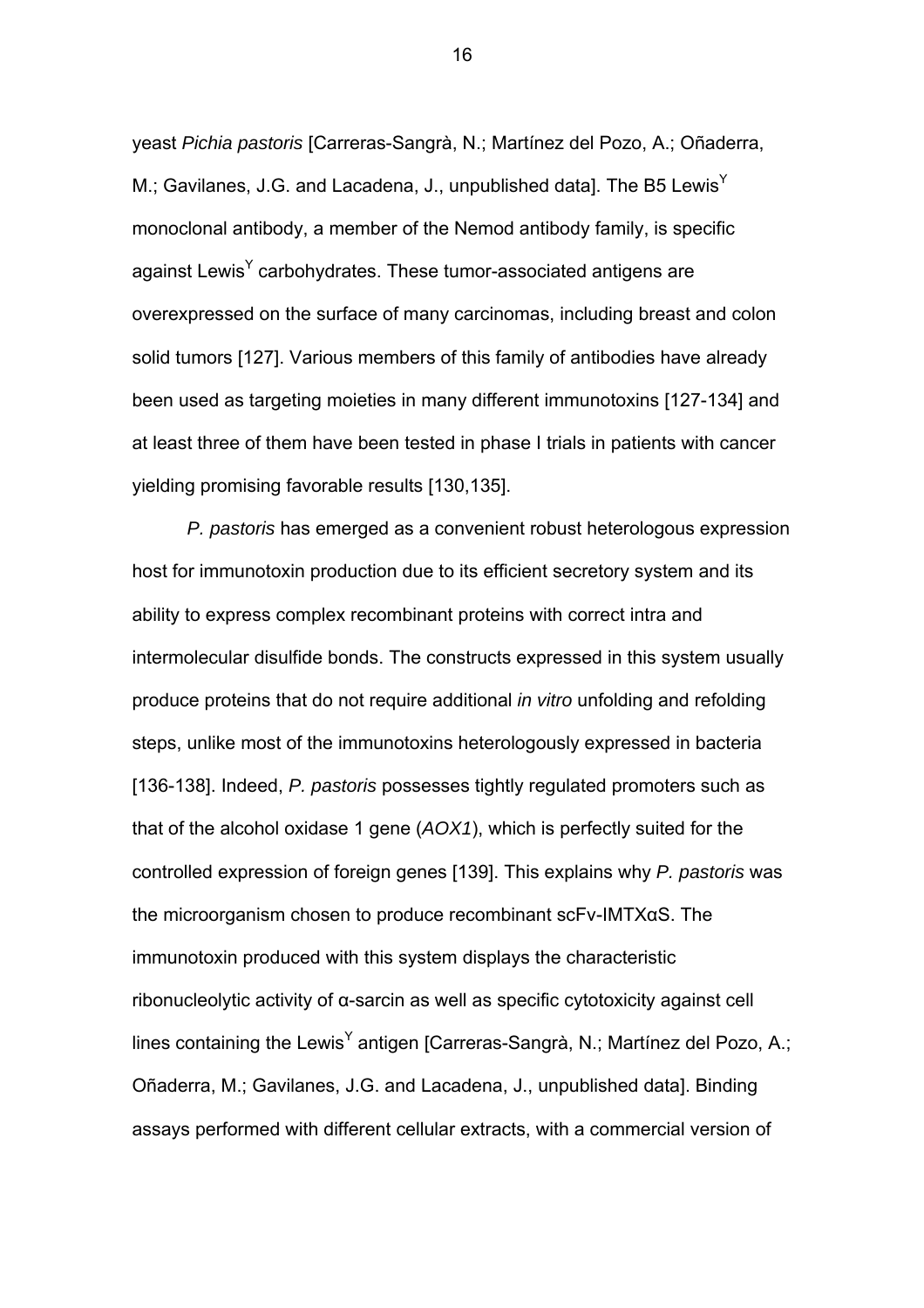the Lewis<sup>Y</sup> antigen, or with a synthetic peptide with such a structure that mimics the antigen behavior, have confirmed the high specific affinity conferred to the immunotoxin by its targeting moiety. With the aim to obtain a more cytotoxic immunotoxin, different approaches and designs have been assayed in order to improve toxin delivery into the cytosol of the targeted cells or to increase the stability and/or affinity of the immunotoxin [Carreras-Sangrà, N.; Martínez del Pozo, A.; Oñaderra, M.; Gavilanes, J.G. and Lacadena, J., unpublished data]. The immunoribotoxins constructed by these means appear to be potential good candidates to be studied in the field of cancer therapies.

## **CONCLUSIONS AND FUTURE PROSPECTS**

Ribotoxins are unique RNases displaying an exquisite specific ribonucleolytic action as well as an innate ability to cross membranes. Both activities altogether explain the antitumoral properties that led to their discovery. The initial deception produced by the abandonment of their use as potential anticancerous agents in human therapies has been slowly overcome through the detailed study of their mechanism of action at the molecular level for many years [1-4,9,34]. In this regard, the determination of several high-resolution ribosomal structures, the characterization of a great variety of mutants, and the use of different lipid model vesicles and transformed cell lines have been of great help. Thus, the current knowledge about their mechanism of action suggests that these ribotoxins, or probably some of their modified variants, might be used soon with therapeutic aims. Within this idea, the production of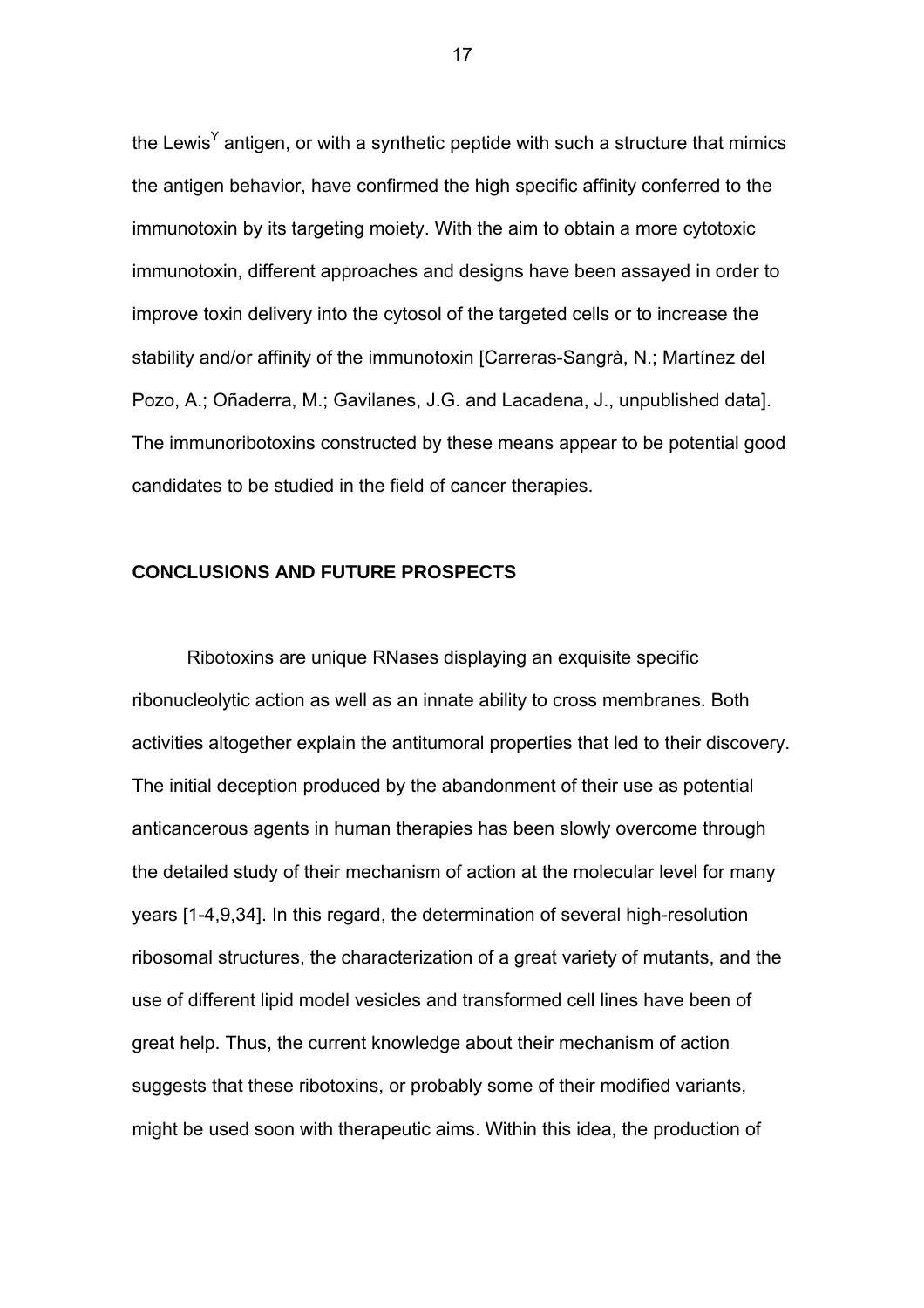hypoallergenic variants to treat fungal allergies and different immunotoxins designed against specific tumors stand out as the most feasible alternatives in the mid-term future.

### **Acknowledgements**

This work was supported by Grant BFU2006/04404 from the Ministerio de Ciencia y Tecnología (Spain). E. Álvarez-García, E. Herrero-Galán, N. Carreras-Sangrà, and J. Alegre-Cebollada are recipients of fellowships from the Ministerio de Educación y Ciencia (Spain).

#### **References**

- [1] Gasset, M.; Mancheño, J.M.; Lacadena, J.; Turnay, J.; Olmo, N.; Lizarbe, M.A.; Martínez del Pozo, A.; Oñaderra, M. and Gavilanes, J.G. (1994) *Curr. Topics. Pept. Protein Res.*, **1**, 99–104.
- [2] Kao, R.; Martínez-Ruiz, A.; Martínez del Pozo, A.; Crameri, R. and Davies, J. (2001) *Methods Enzymol*., **341**, 324–335.
- [3] Martínez-Ruiz, A.; García-Ortega, L.; Kao, R.; Lacadena, J.; Oñaderra, M.; Mancheño, J.M.; Davies, J.; Martínez del Pozo, A. and Gavilanes, J.G. (2001) *Methods Enzymol.*, **341**, 335–351.
- [4] Lacadena, J.; Álvarez-García, E.; Carreras-Sangrà, N.; Herrero-Galán, E.; Alegre-Cebollada, J.; García-Ortega, L.; Oñaderra, M.; Gavilanes, J.G. and Martínez del Pozo, A. (2007) *FEMS Microbiol. Rev.*, **31**, 212-237.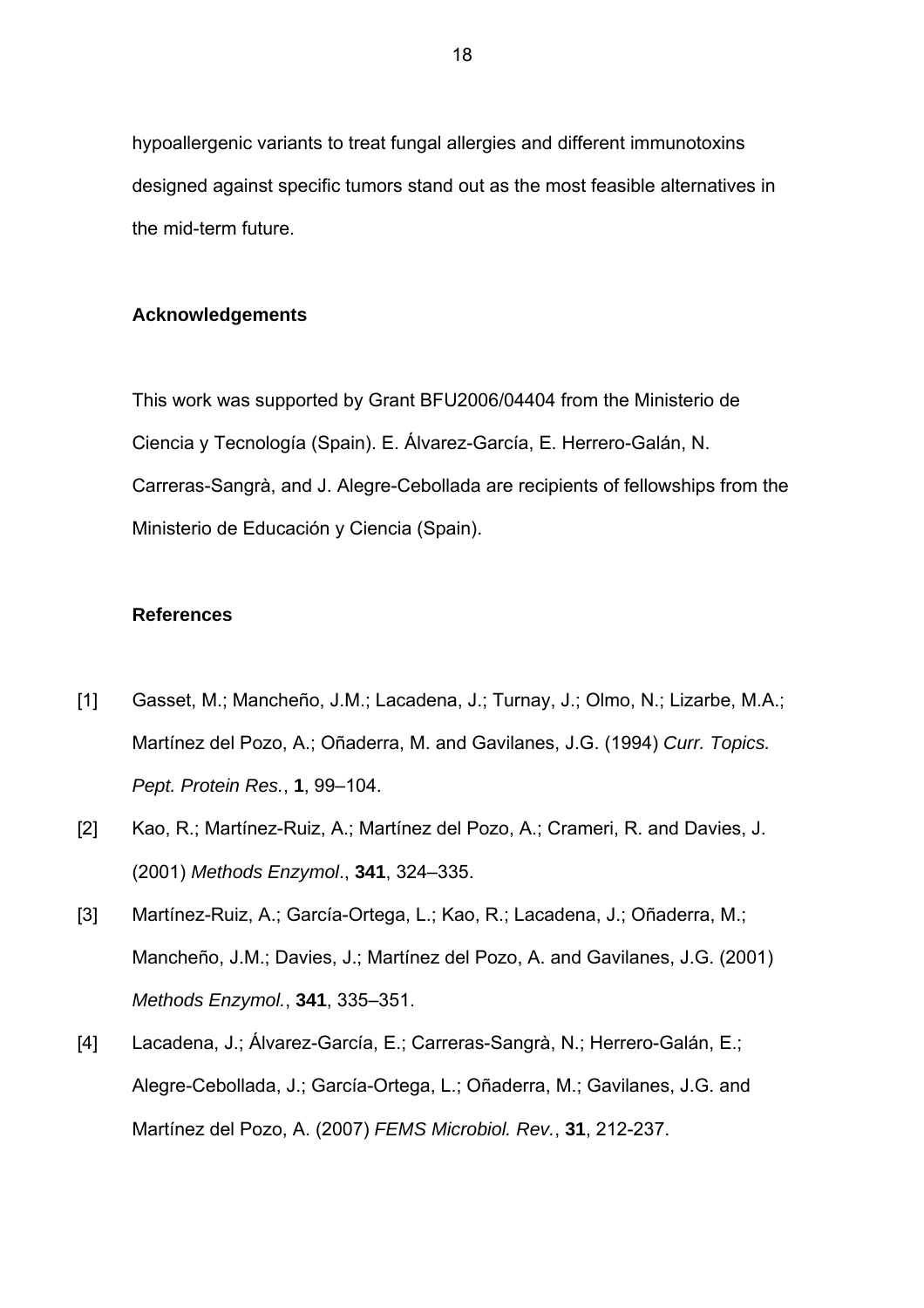- [5] Olson, B.H.; Jennings, J.C.; Roga, V.; Junek, A.J. and Schuurmans, D.M. (1965) *Appl. Microbiol.*, **13**, 322–326.
- [6] Olson, B.H. and Goerner, G.L. (1965) *Appl. Microbiol.*, **13**, 314–321.
- [7] Roga, V.; Hedeman, L.P. and Olson, B.H. (1971) *Cancer Chemother. Rep.*, **55**, 101–113.
- [8] Arruda, L.K.; Mann, B.J. and Chapman, M.D. (1992) *J. Immunol.*, **149**, 3354– 3359.
- [9] Wool, I.G. (1997) in *Ribonucleases. Structures and Functions,* eds. D'Alessio, G. & Riordan, J.F. (Academic Press, New York), pp. 131–162.
- [10] García-Ortega, L.; Lacadena, J.; Villalba, M.; Rodríguez, R.; Crespo, J.F.; Rodríguez, J.; Pascual, C.; Olmo, N.; Oñaderra, M.; Martínez del Pozo, A. and Gavilanes, J.G. (2005) *FEBS J.*, **272**, 2536–2544.
- [11] Lin, A.; Huang, K.C.; Hwu, L. and Tzean, S.S. (1995) *Toxicon*, **33**, 105–110.
- [12] Parente, D.; Raucci, G.; Celano, B.; Pacilli, A.; Zanoni, L.; Canevari, S.; Adobati, E.; Colnaghi, M.I.; Dosio, F.; Arpicco, S.; Cattel, L.; Mele, A. and De Santis, R. (1996) *Eur. J. Biochem.*, **239**, 272–280.
- [13] Huang, K.-C.; Hwang, Y.Y.; Hwu, L. and Lin, A. (1997) *Toxicon*, **35**, 383–392.
- [14] Wirth, J.; Martínez del Pozo, A.; Mancheño, J.M.; Martínez-Ruiz, A.; Lacadena, J.; Oñaderra, M. and Gavilanes, J.G. (1997) *Arch. Biochem. Biophys.*, **343**, 188–193.
- [15] Martínez-Ruiz, A.; Martínez del Pozo, A.; Lacadena, J.; Oñaderra, M. and Gavilanes, J.G. (1999) *J. Invertebr. Pathol.*, **74**, 96–97.
- [16] Martínez-Ruiz, A.; Kao, R.; Davies, J. and Martínez del Pozo, A. (1999) *Toxicon*, **37**, 1549–1563.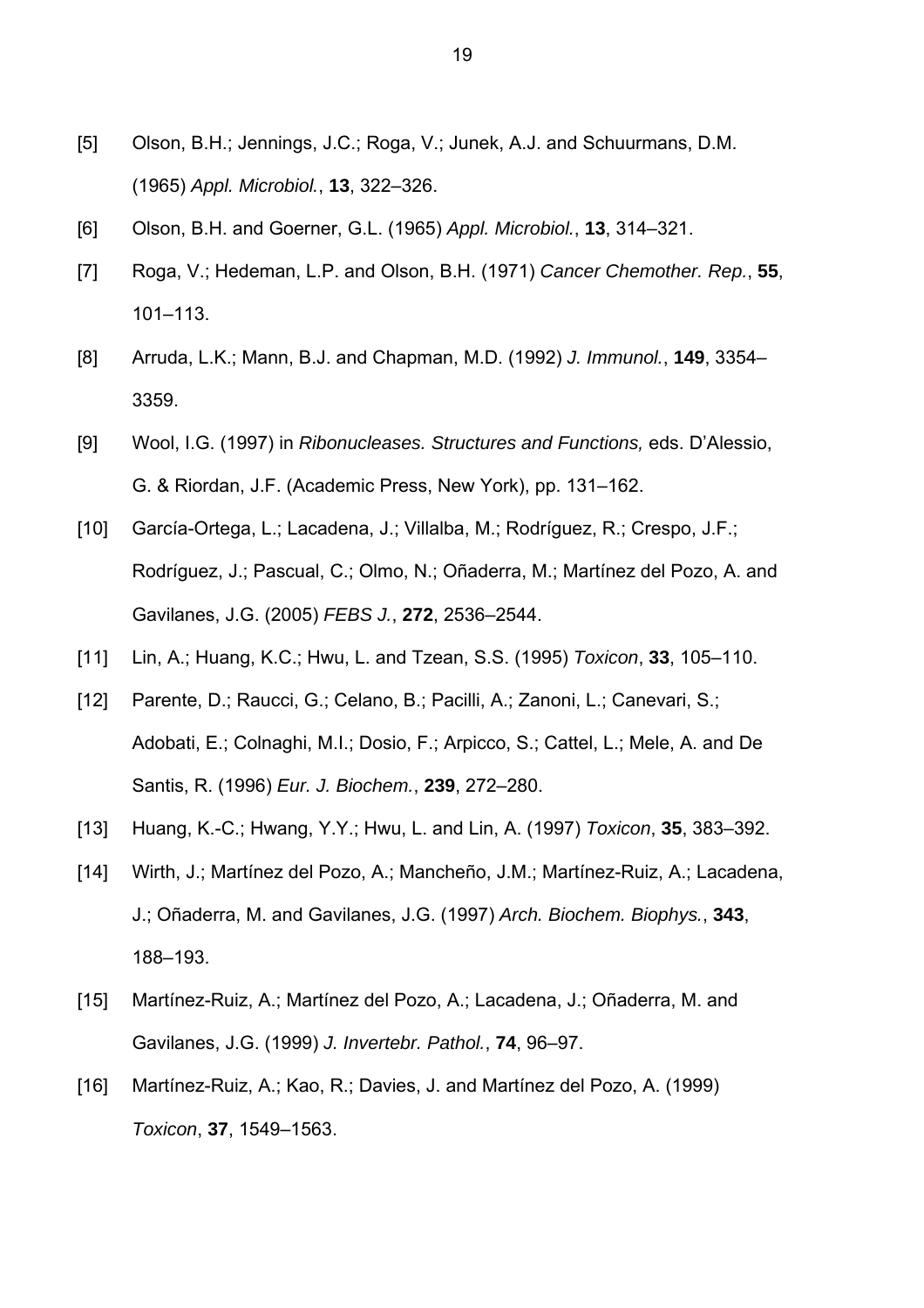- [17] Boucias, D.G.; Farmerie, W.G. and Pendland, J.C. (1998) *J. Invertebr. Pathol.*, **72**, 258–261.
- [18] Herrero-Galán, E.; Lacadena, J.; Martínez del Pozo, A.; Olmo, N.; Boucias, D.G.; Oñaderra, M. and Gavilanes, J.G. (2008) *Proteins*, in press, doi10.1002/prot.21910.
- [19] Sato, K. and Egami, F. (1957) *J. Biochem.*, **44**, 753–767.
- [20] Yoshida, H. (2001) *Methods Enzymol.*, **341**, 28–41.
- [21] Loverix, S. and Steyaert, J. (2001) *Methods Enzymol.*, **341**, 305–323.
- [22] Sato, S. and Uchida, T. (1975) *Biochem. J.*, **145**, 353–360.
- [23] Sacco, G.; Drickamer, K. and Wool, I.G. (1983) *J. Biol. Chem.*, **258**, 5811–5818.
- [24] Pace, C.N.; Heinemann, U.; Hahn, U. and Saenger, W. (1991) *Angew. Chem. Int. Ed. Engl.*, **30**, 343–360.
- [25] Noguchi, S.; Satow, Y.; Uchida, T.; Sasaki, C. and Matsuzaki, T. (1995) *Biochemistry*, **34**, 15583–15591.
- [26] Yang, X. and Moffat, K. (1996) *Structure*, **4**, 837–852.
- [27] Campos-Olivas, R.; Bruix, M.; Santoro, J.; Martínez del Pozo, A.; Lacadena, J.; Gavilanes, J.G. and Rico, M. (1996) *Protein Sci.*, **5**, 969–972.
- [28] Campos-Olivas, R.; Bruix, M.; Santoro, J.; Martínez del Pozo, A.; Lacadena, J.; Gavilanes, J.G. and Rico, M. (1996) *FEBS Lett.*, **399**, 163–165.
- [29] Pérez-Cañadillas, J.M.; Santoro, J.; Campos-Olivas, R.; Lacadena, J.; Martínez del Pozo, A.; Gavilanes, J.G.; Rico, M. and Bruix, M. (2000) *J. Mol. Biol.*, **299**, 1061–1073.
- [30] Martínez del Pozo, A.; Gasset, M.; Oñaderra, M. and Gavilanes, J.G. (1988) *Biochim. Biophys. Acta*, **953**, 280-288.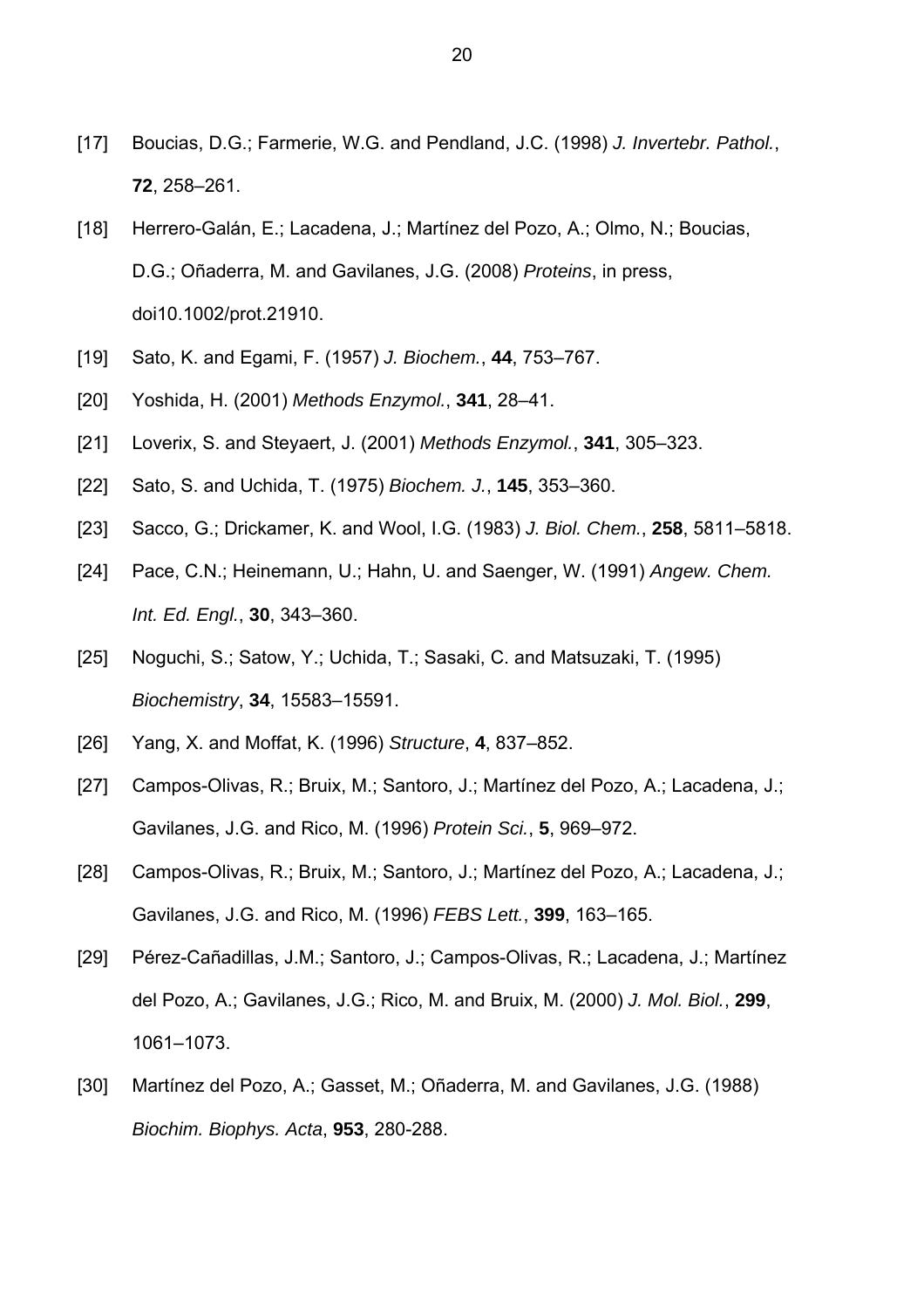- [31] García-Ortega, L.; De los Ríos, V.; Martínez-Ruiz, A.; Oñaderra, M.; Lacadena, J.; Martínez del Pozo, A. and Gavilanes, J.G. (2005) *Electrophoresis*, **26**, 3407- 3413.
- [32] Rushizky, G.W.; Mozejko, J.H.; Rogerson, D.L. Jr. and Sober, H.A. (1970) *Biochemistry*, **9**, 4966–4971.
- [33] Uchida, T.; Arima, T. and Egami, F. (1970) *J. Biochem.*, **67**, 91–102.
- [34] Lamy, B.; Davies, J. and Schindler, D. (1992) in *Genetically Engineered Toxins,* ed. Frankel, A.E., (Marcel Dekker Inc., New York), pp. 237–258.
- [35] Kao, R. and Davies, J. (1995) *Biochem. Cell. Biol.*, **73**, 1151–1159.
- [36] Schindler, D.G. and Davies, J.E. (1977) *Nucleic Acids Res.*, **4**, 1097–1110.
- [37] Endo, Y. and Wool, I.G. (1982) *J. Biol. Chem.*, **257**, 9054–9060.
- [38] Endo, Y. and Tsurugi, K. (1987) *J. Biol. Chem.*, **262**, 8128–8130.
- [39] Endo, Y.; Mitsui, K.; Motizuki, M. and Tsurugi, K. (1987) *J. Biol. Chem.*, **262**, 5908–5912.
- [40] Wool, I.G.; Glück, A. and Endo, Y. (1992) *Trends Biochem. Sci.*, **17**, 266–269.
- [41] Wool, I.G. (1996) *Trends Biochem. Sci.*, **21**, 164–165.
- [42] Lacadena, J.; Martínez del Pozo, A.; Barbero, J.L.; Mancheño, J.M.; Gasset, M.; Oñaderra, M.; López-Otín, C.; Ortega, S.; García, J. and Gavilanes, J.G. (1994) *Gene*, **142**, 147–151.
- [43] Lacadena, J.; Martínez del Pozo, A.; Lacadena, V.; Martínez-Ruiz, A.; Mancheño, J.M.; Oñaderra, M. and Gavilanes, J.G. (1998) *FEBS Lett.*, **424**, 46– 48.
- [44] Korennykh, A.V.; Piccirilli, J.A. and Correll, C.C. (2006) *Nat. Struct. Mol. Biol.*, **13**, 436–443.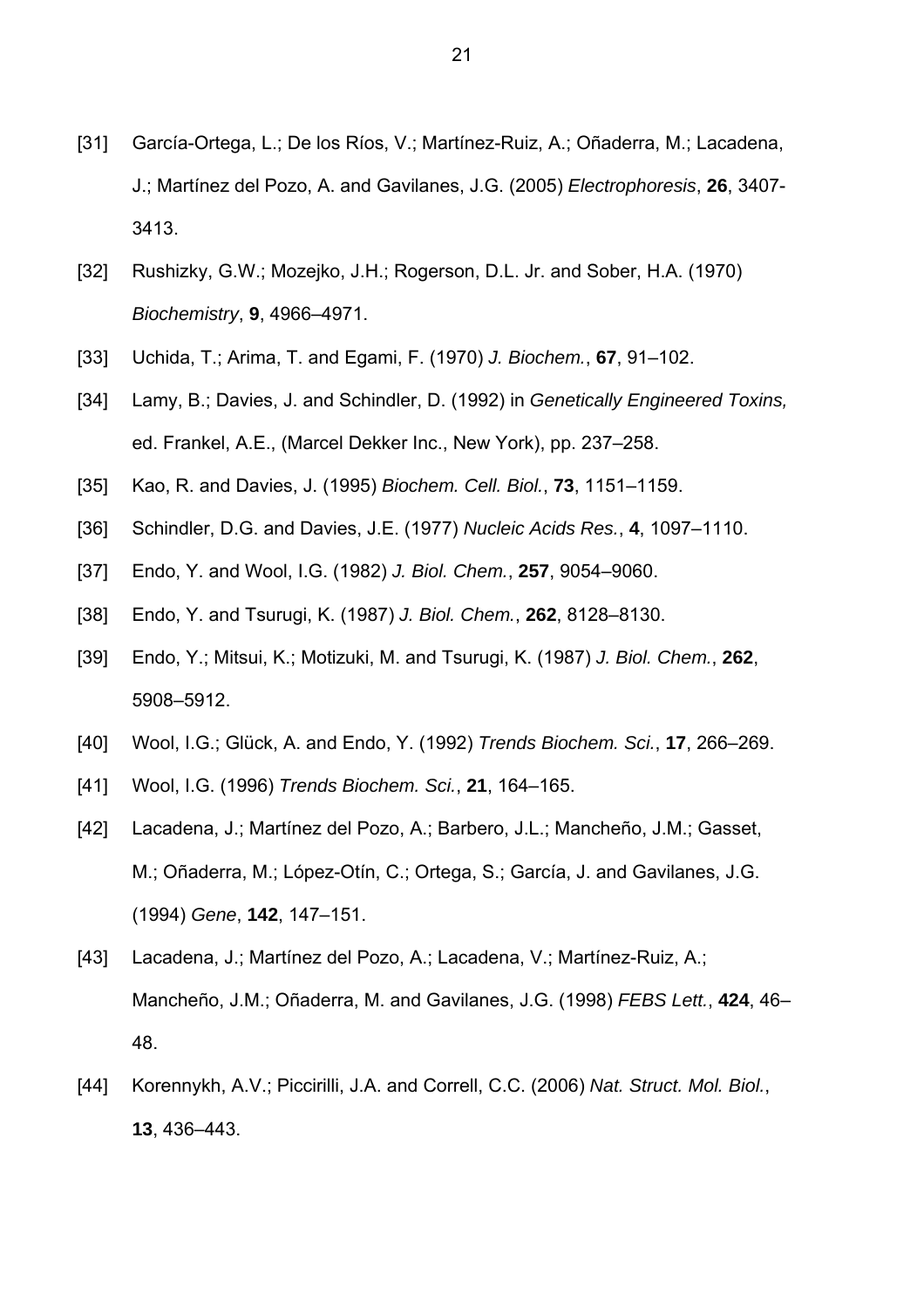- [45] Lacadena, J.; Martínez del Pozo, A.; Martínez-Ruiz, A.; Pérez-Cañadillas, J.M.; Bruix, M.; Mancheño, J.M.; Oñaderra, M. and Gavilanes, J.G. (1999) *Proteins*, **37**, 474–484.
- [46] Masip, M.; Lacadena, J.; Mancheño, J.M.; Oñaderra, M.; Martínez-Ruiz, A.; Martínez del Pozo, A. and Gavilanes, J.G. (2001) *Eur. J. Biochem.*, **268**, 6190– 6196.
- [47] Masip, M.; García-Ortega, L.; Olmo, N.; García-Mayoral, M.F.; Pérez-Cañadillas, J.M.; Bruix, M.; Oñaderra, M.; Martínez del Pozo, A. and Gavilanes, J.G. (2003) *Protein Sci.*, **12**, 161–169.
- [48] Álvarez-García, E.; García-Ortega, L.; Verdún, Y.; Bruix, M.; Martínez del Pozo, A. and Gavilanes, J.G. (2006) *Biol. Chem.*, **387**, 535–541.
- [49] Yang, X.; Gerczei, T.; Glover, L.T. and Correll, C.C. (2001) *Nat. Struct. Mol. Biol.*, **8**, 968–973.
- [50] Oñaderra, M.; Mancheño, J.M.; Gasset, M.; Lacadena, J.; Schiavo, G.; Martínez del Pozo, A. and Gavilanes, J.G. (1993) *Biochem. J.*, **295**, 221–225.
- [51] Fernández-Puentes, C. and Carrasco, L. (1980) *Cell*, **20**, 769–775.
- [52] Olmo, N.; Turnay, J.; González de Buitrago, G.; López de Silanes, I.; Gavilanes, J.G. and Lizarbe, M.A. (2001) *Eur. J. Biochem.*, **268**, 2113–2123.
- [53] Gasset, M.; Martínez del Pozo, A.; Oñaderra, M. and Gavilanes, J.G. (1989) *Biochem. J.*, **258**, 569–575.
- [54] Gasset, M.; Oñaderra, M.; Thomas, P.G. and Gavilanes, J.G. (1990) *Biochem. J.*, **265**, 815–822.
- [55] Oñaderra, M.; Gasset, M.; Martínez del Pozo, A. and Gavilanes, J.G.(1989) *Biochem. Soc. Trans.* **17**, 999–1000.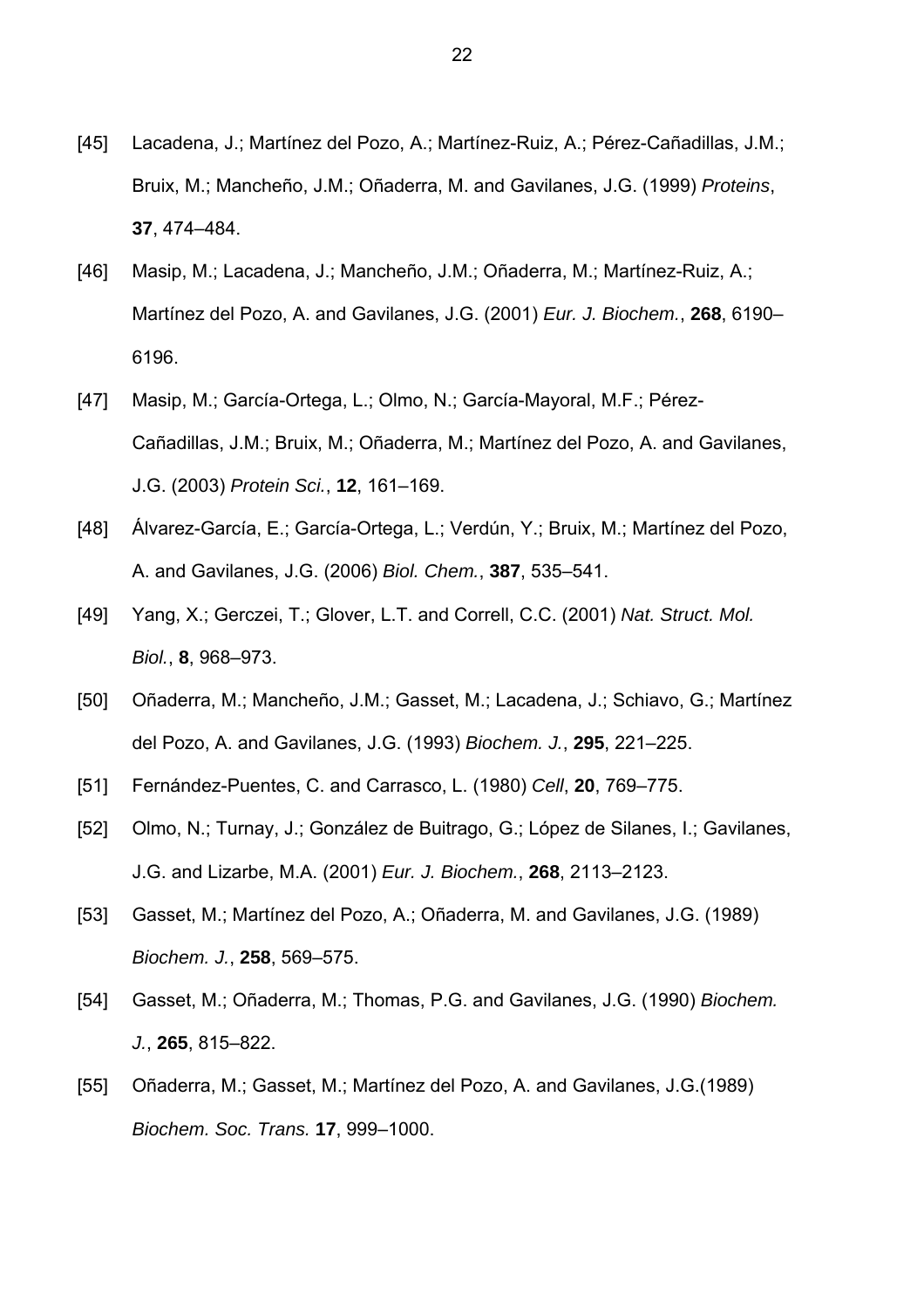- [56] Gasset, M.; Oñaderra, M.; Martínez del Pozo, A.; Schiavo, G.P.; Laynez, J.; Usobiaga, P. and Gavilanes, J.G. (1991) *Biochim. Biophys. Acta*, **1068**, 9–16.
- [57] Connor, J.; Bucana, C.; Fidler, I.J. and Schroit, A.J. (1989) *Proc. Natl. Acad. Sci. U.S.A.*, **86**, 3184–3188.
- [58] Zachowski, A. (1993) *Biochem. J.*, **294**, 1–14.
- [59] Slivinsky, G.G.; Hymer, W. C.; Bauer, J. and Morrison, D. R. (1997) *Electrophoresis* **18**, 1109-1119.
- [60] Orntoft, T.F. and Vestergaard, E.M. (1999) *Electrophoresis* **20**, 362-371.
- [61] Rodríguez, R.; López-Otín, C.; Barber, D.; Fernández-Luna, J.L.; González, G. and Méndez, E. (1982) *Biochem. Biophys. Res. Commun.*, **108**, 315–321.
- [62] López-Otín, C.; Barber, D.; Fernández-Luna, J.L.; Soriano, F. and Méndez, E. (1984) *Eur. J. Biochem.*, **143**, 621–634.
- [63] Fernández-Luna, J.L.; López-Otín, C.; Soriano, F. and Méndez, E. (1985) *Biochemistry*, **24**, 861–867.
- [64] Arruda, L.K.; Platts-Mills, T.A.; Fox, J.W. and Chapman, M.D. (1990) *J. Exp. Med.*, **172**, 1529–1532.
- [65] Pérez-Cañadillas, J.M.; Guenneugues, M.; Campos-Olivas, R.; Santoro, J.; Martínez del Pozo, A.; Gavilanes, J.G.; Rico, M. and Bruix, M. (2002) *J. Biomol. NMR*, **24**, 301–316.
- [66] García-Mayoral, M.F.; Pantoja-Uceda, D.; Santoro, J.; Martínez del Pozo, A.; Gavilanes, J.G.; Rico, M. and Bruix, M. (2005) *Eur. Biophys. J.*, **34**, 1057–1065.
- [67] García-Mayoral, M.F.; García-Ortega, L.; Álvarez-García, E.; Bruix, M.; Gavilanes, J.G. and Martínez del Pozo, A. (2005) *FEBS Lett.*, **579**, 6859–6864.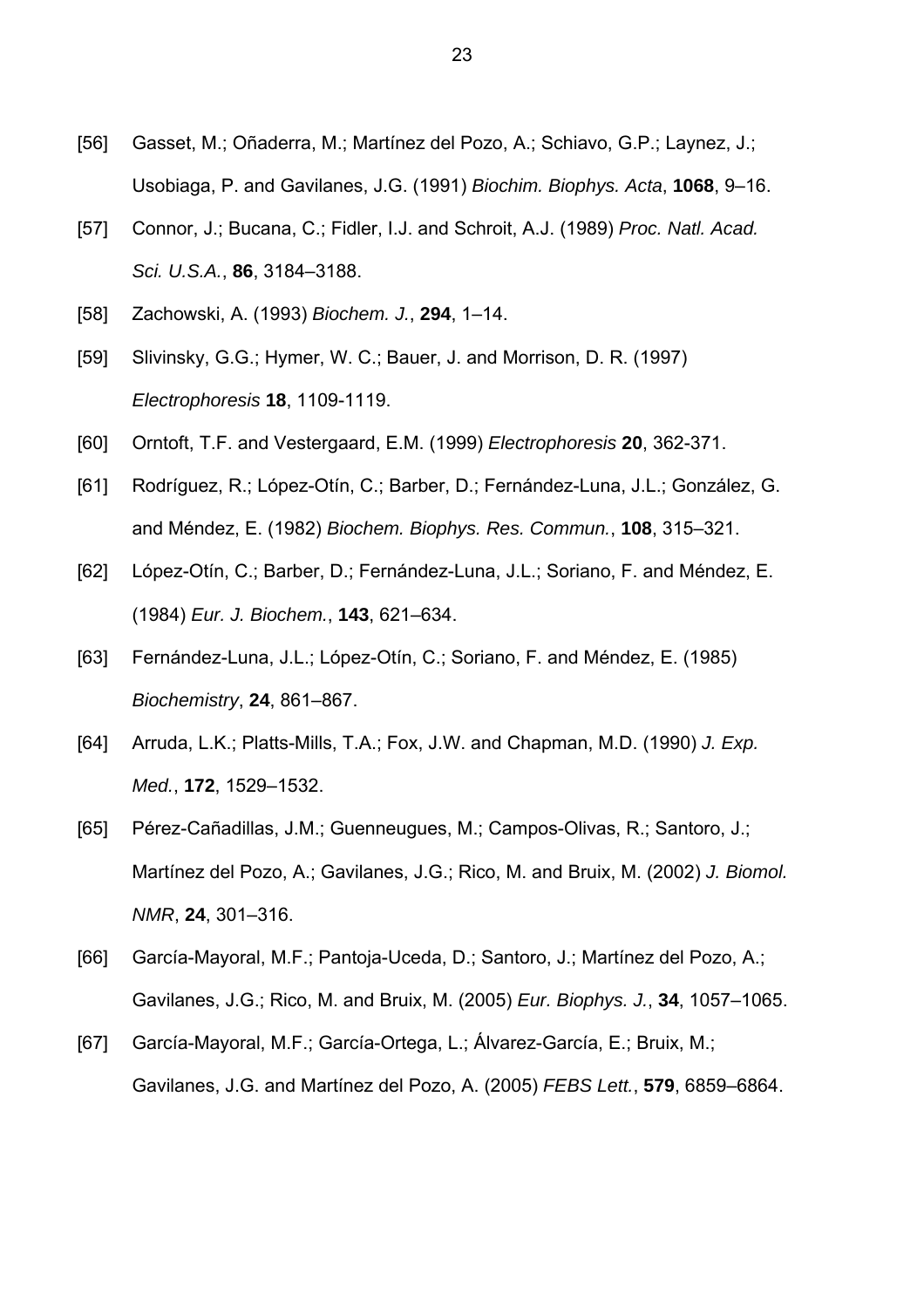- [68] García-Ortega, L.; Masip, M.; Mancheño, J.M.; Oñaderra, M.; Lizarbe, M.A.; García-Mayoral, M.F.; Bruix, M.; Martínez del Pozo, A. and Gavilanes, J.G. (2002) *J. Biol. Chem.*, **277**, 18632–18639.
- [69] García-Mayoral, M.F.; García-Ortega, L.; Lillo, M.P.; Santoro, J.; Martínez del Pozo, A.; Gavilanes, J.G.; Rico, M. and Bruix, M. (2004) *Protein Sci.*, **13**, 1000– 1011.
- [70] Yang, R. and Kenealy, W.R. (1992) *J. Biol. Chem.*, **267**, 16801–16805.
- [71] Brandhorst, T.; Yang, R. and Kenealy, W.R. (1994) *Protein Expr. Purif.*, **5**, 486– 497.
- [72] Kao, R. and Davies, J. (1999) *J. Biol. Chem.*, **274**, 12576–12582.
- [73] Lacadena, J.; Mancheño, J.M.; Martínez-Ruiz, A.; Martínez del Pozo, A.; Gasset, M.; Oñaderra, M. and Gavilanes, J.G. (1995) *Biochem. J.*, **309**, 581– 586.
- [74] Sylvester, I.D.; Roberts, L.M. and Lord, J.M. (1997) *Biochim. Biophys. Acta*, **1358**, 53–60.
- [75] Kao, R.; Shea, J.E.; Davies, J. and Holden, D.W. (1998) *Mol. Microbiol.*, **29**, 1019–1027.
- [76] Mancheño, J.M.; Gasset, M.; Albar, J.P.; Lacadena, J.; Martínez del Pozo, A.; Oñaderra, M. and Gavilanes, J.G. (1995) *Biophys. J.*, **68**, 2387–2395.
- [77] Mancheño, J.M.; Martínez del Pozo, A.; Albar, J.P.; Oñaderra, M. and Gavilanes, J.G. (1998) *J. Pept. Res.*, **51**, 142–148.
- [78] De Antonio, C.; Martínez del Pozo, A.; Mancheño, J.M.; Oñaderra, M.; Lacadena, J.; Martínez-Ruiz, A.; Pérez-Cañadillas, J.M.; Bruix, M. and Gavilanes, J.G. (2000) *Proteins*, **41**, 350–361.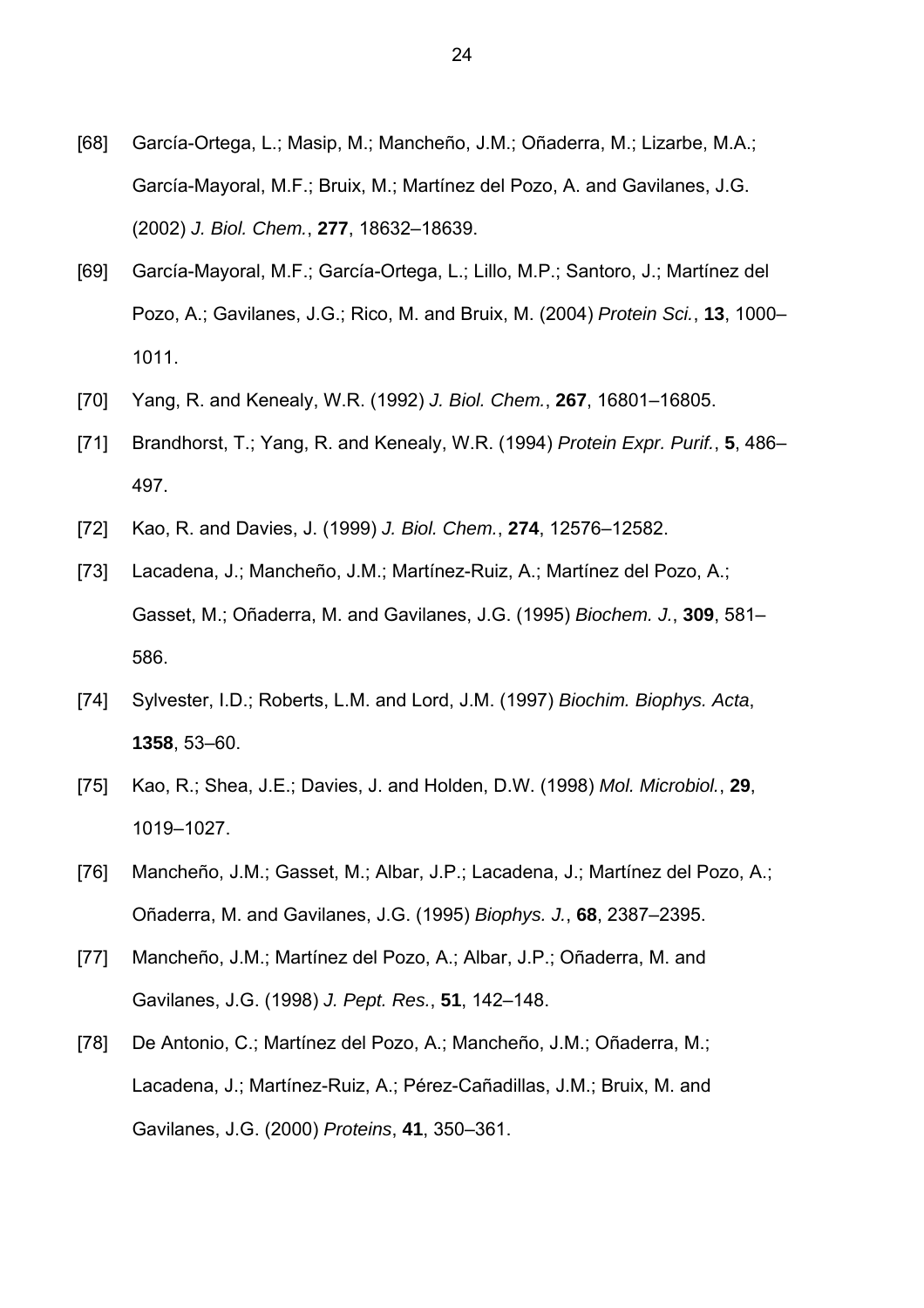- [79] García-Ortega, L.; Lacadena, J.; Mancheño, J.M.; Oñaderra, M.; Kao, R.; Davies, J.; Olmo, N.; Martínez del Pozo, A. and Gavilanes, J.G. (2001) *Protein Sci.*, **10**, 1658–1668.
- [80] Carrasco, L. and Esteban, M. (1982) *Virology*, **117**, 62–69.
- [81] Olmo, N.; Turnay, J.; Lizarbe; M.A. and Gavilanes; J.G. (1993) *STP Pharma. Sciences;* **3**; 93–96.
- [82] Turnay; J.; Olmo, N.; Jiménez, A.; Lizarbe, M.A. and Gavilanes, J.G. (1993) *Mol. Cell. Biochem.*, **122**, 39–47.
- [83] Stuart, A.D. and Brown, T.D. (2006) *J. Virol.*, **80**, 7500–7509.
- [84] Pasqualotto, A. (2006) *Clin. Microbiol. Infect.*, **12**, S25.
- [85] Ronning, C.M.; Fedorova, N.D.; Bowyer, P.; Coulson, R.; Goldman, G.; Kim, H.S.; Turner, G.; Wortman, J.R.; Yu, J.; Anderson, M.J.; Denning, D.W. and Nierman, W.C. (2005) *Rev. Iberoam. Micol.*, **22**, 223–228.
- [86] Denning, D.W.; O'Driscoll, B.R.; Hogaboam, C.M.; Bowyer, P. and Niven, R.M. (2006) *Eur. Respir. J.*, **27**, 615–626.
- [87] Walsh, T.J. and Pizzo, A. (1988) *Eur. J. Clin. Microbiol. Infect. Dis.*, **7**, 460–475.
- [88] Bodey, G.P. and Vartivarian, S. (1989) *Eur. J. Clin. Microbiol. Infect. Dis.*, **8**, 413–437.
- [89] Lamy, B.; Moutaouakil, M.; Latge, J.P. and Davies, J. (1991) *Mol. Microbiol.*, **5**, 1811–1815.
- [90] Paris, S.; Monod, M.; Diaquin, M.; Lamy, B.; Arruda, L.K.; Punt, P.J. and Latge, J.P. (1993) *FEMS Microbiol. Lett.*, **111**, 31–36.
- [91] Smith, J.M.; Davies, J.E. and Holden, D.W. (1993) *Mol. Microbiol.*, **9**, 1071– 1077.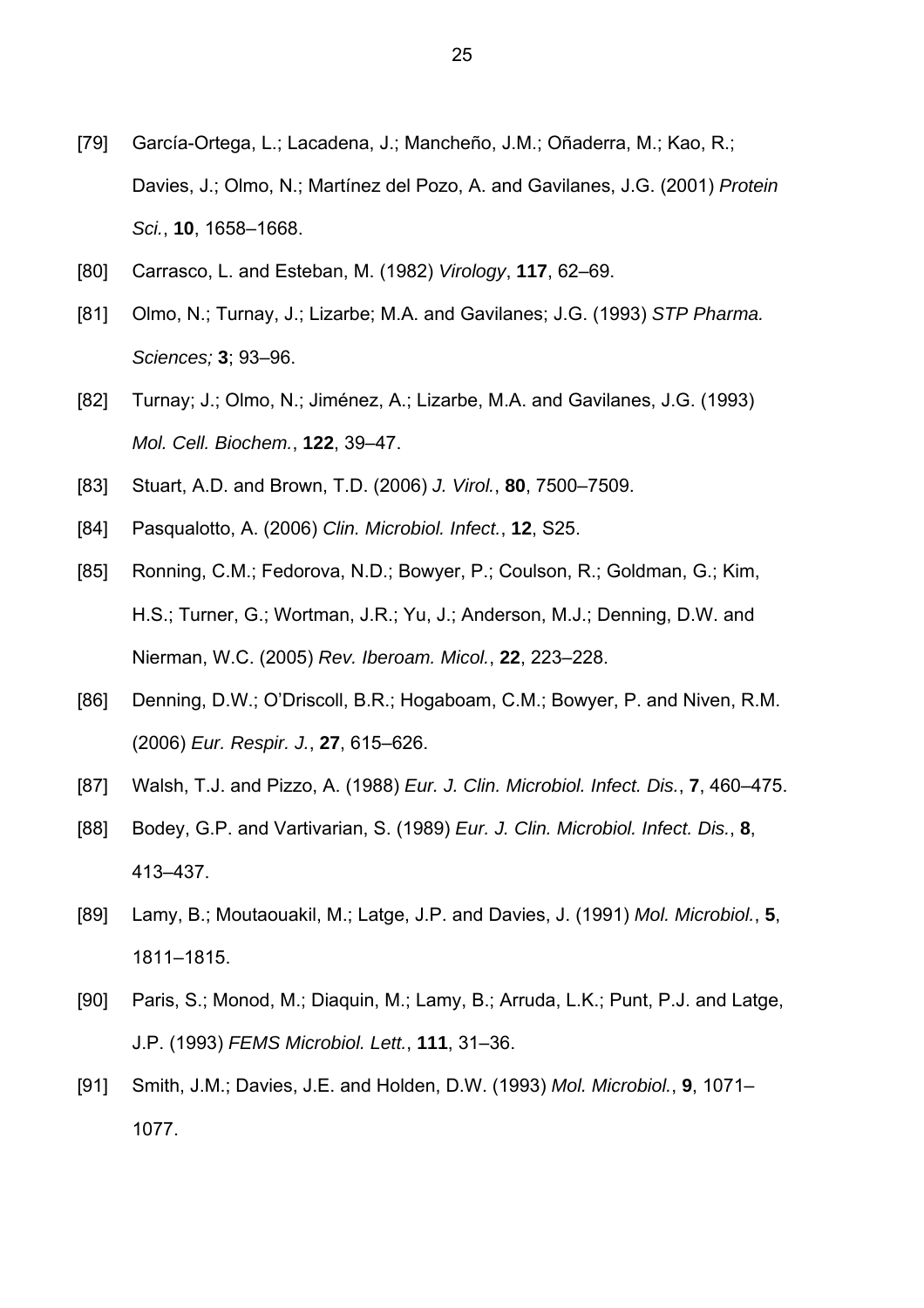- [92] Smith, J.M.; Tang, C.M.; Van Noorden, S. and Holden, D.W. (1994) *Infect. Immun.*, **62**, 5247–5254.
- [93] Kurup, V.P.; Kumar, A.; Kenealy, W.R. and Greenberger, P.A. (1994) *J. Lab. Clin. Med.*, **123**, 749–756.
- [94] Piechura, J.E.; Huang, C.J.; Cohen, S.H.; Kidd, J.M.; Kurup, V.P.; Calvanico, N.J. (1983) *Immunology*, 49, 657–665.
- [95] Crameri, R.; Hemmann, S.; Ismail, C.; Menz, G. and Blaser, K. (1998) *Int. Immunol.*, **10**, 1211–1216.
- [96] Kurup, V.P.; Knutsen, A.P.; Moss, R.B. and Bansal, N.K. (2006) *Clin. Mol. Allergy*, **4**, 11–17.
- [97] Greenberger, P.A. (2002) *J. Allergy Clin. Immunol.*, **110**, 685–692.
- [98] Álvarez-García, E.; Alegre-Cebollada, J.; Batanero, E.; Monedero, V.; Pérez-Martínez, G.; García-Fernández, R.; Gavilanes, J.G. and Martínez del Pozo, A. (2008) *J. Biotechnol.*, in press, doi:10.1016/j.jbiotec.2007.12.011.
- [99] Brinkmann, U. and Pastan, I. (1994) *Biochim. Biophys. Acta*, **1198**, 27–45.
- [100] Reiter, Y. and Pastan, I. (1998) *Trends Biotechnol.*, **16**, 513–520.
- [101] Kreitman, R.J. (2001) *Curr. Pharm. Biotechnol.*, **2**, 313–325.
- [102] Ehrlich, P. (1956) in *The Collected Papers of Paul Ehrlich*, Vol. 1, eds. Himmelweit, F.; Marquardt, M. & Dale, H., (Pergamon Press, New York), pp. 596.
- [103] Kreitman, R.J. (2000) *Expert. Opin. Pharmacother.*, **1**, 1117–1129.
- [104] Kreitman, R.J. (2003) *Curr. Opin. Mol. Ther.*, **5**, 44–51.
- [105] Li, Q.; Verschraegen, C.F.; Mendoza, J. and Hassan, R. (2004) *Anticancer Res.*, **24**, 1327–1335.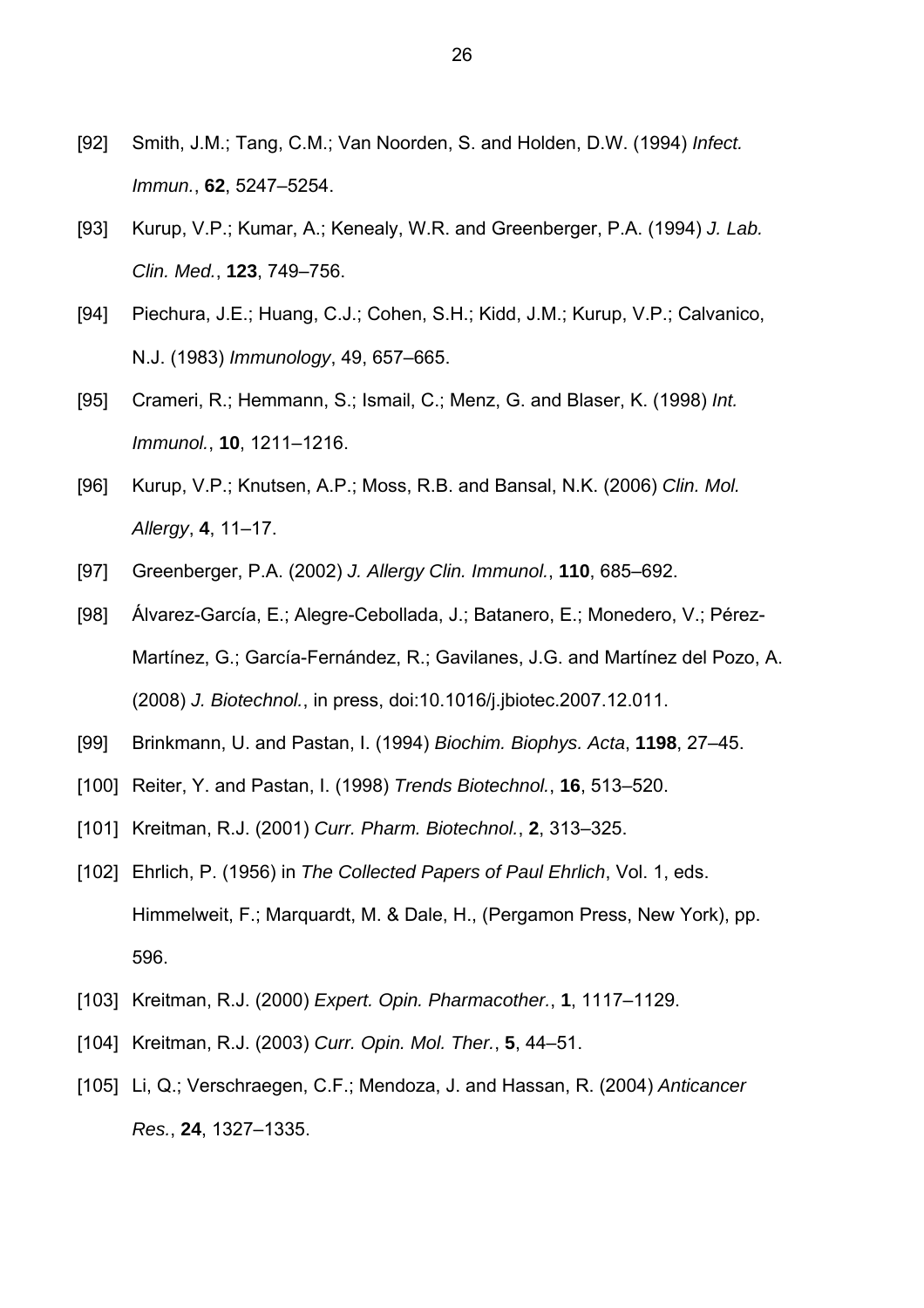- [106] Pastan, I.; Chaudhary, V. and FitzGerald, D.J. (1992) *Annu. Rev. Biochem.*, **61**, 331–354.
- [107] Ghetie, V.; Swindell, E.; Uhr, J.W. and Vitetta, E.S. (1993) *J. Immunol. Methods*, **166**, 117–122.
- [108] Engert, A.; Diehl, V.; Schnell, R.; Radszuhn, A.; Hatwig, M.T.; Drillich, S.; Schön, G.; Bohlen, H.; Tesch, H.; Hansmann, M.L.; Barth, S.; Schindler, J.; Ghetie, V.; Uhr, J. and Vitetta, E. (1997) *Blood*, **89**, 403–410.
- [109] O'Toole, J.E.; Esseltine, D.; Lynch, T.J.; Lambert, J.M. and Grossbard, M.L. (1998) *Curr. Top. Microbiol. Immunol.*, **234**, 35–56.
- [110] Schnell, R.; Vitetta, E.; Schindler, J.; Barth, S.; Winkler, U.; Borchmann, P.; Hansmann, M.L.; Diehl, V.; Ghetie, V. and Engert, A. (1998) *Leuk. Lymphoma*, **30**, 525–537.
- [111] Carroll, S.F. and Collier, R.J. (1987) *J. Biol. Chem.*, **262**, 8707–8711.
- [112] Kondo, T.; FitzGerald, D.; Chaudhary, V.K.; Adhya, S. and Pastan, I. (1988) *J. Biol. Chem.*, **263**, 9470–9475.
- [113] Kreitman, R.J.; Chaudhary, V.K.; Waldmann, T.; Willingham, M.C.; FitzGerald, D.J. and Pastan, I. (1990) *Proc. Natl. Acad. Sci. U.S.A.*, **87**, 8291–8295.
- [114] Kreitman, R.J.; Batra, J.K.; Seetharam, S.; Chaudhary, V.K.; FitzGerald, D.J. and Pastan, I. (1993) *Bioconjug. Chem.*, **4**, 112–120.
- [115] Foss, F.M.; Saleh, M.N.; Krueger, J.G.; Nichols, J.C. and Murphy, J.R. (1998) *Curr. Top. Microbiol. Immunol.*, **234**, 63–81.
- [116] LeMaistre, C.F.; Saleh, M.N.; Kuzel, T.M.; Foss, F.; Platanias, L.C.; Schwartz, G.; Ratain, M.; Rook, A.; Freytes, C.O.; Craig, F.; Reuben, J. and Nichols, J.C. (1998) *Blood,* **91**, 399–405.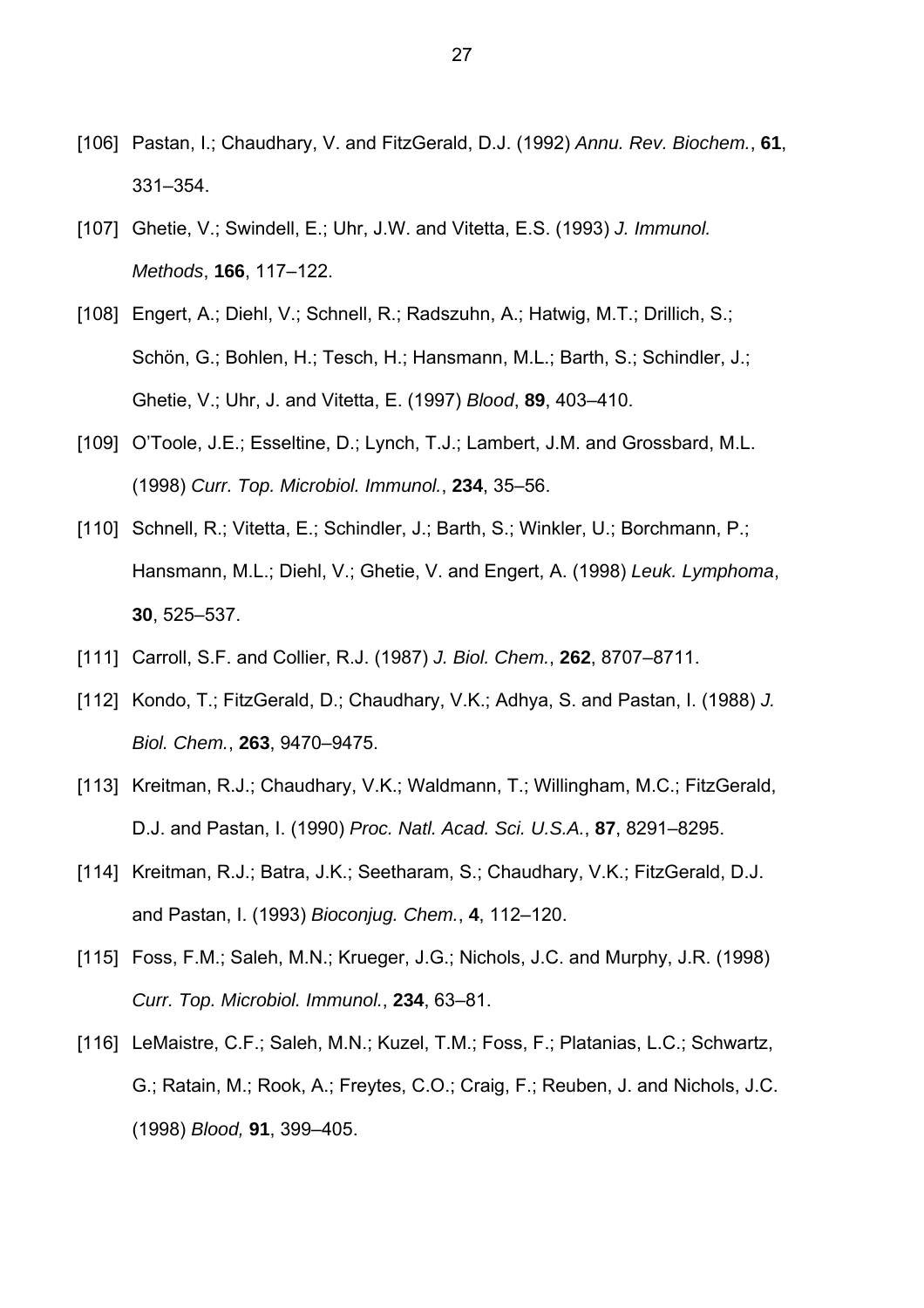- [117] Rathore, D. and Batra, J.K. (1996) *Biochem. Biophys. Res. Commun.*, **222**, 58– 63.
- [118] Orlandi, R.; Canevari, S.; Conde, F.P.; Leoni, F.; Mezzanzanica, D.; Ripamonti, M. and Colnaghi, M.I. (1988) *Cancer Immunol. Immunother.*, **26**, 114–120.
- [119] Conde, F.P.; Orlandi, R.; Canevari, S.; Mezzanzanica, D.; Ripamonti, M.; Muñoz, S.M.; Jorge, P. and Colnaghi, M.I. (1989) *Eur. J. Biochem.*, **178**, 795– 802.
- [120] Hertler, A.A. and Frankel, A.E. (1989) *J. Clin. Oncol.*, **7**, 1932–1942.
- [121] Wawrzynczak, E.J.; Henry, R.V.; Cumber, A.J.; Parnell, G.D.; Derbyshire, E.J. and Ulbrich, N. (1991) *Eur. J. Biochem.*, **196**, 203–209.
- [122] Better, M.; Bernhard, S.L.; Lei, S.P.; Fishwild, D.M. and Carroll, S.F. (1992) *J. Biol. Chem.*, **267**, 16712–16718.
- [123] Rathore, D. and Batra, J.K. (1997) *Biochem. J.*, **324**, 815–822.
- [124] Rathore, D. and Batra, J.K. (1997) *FEBS Lett.*, **407**, 275–279.
- [125] Rathore, D.; Nayak, S.K. and Batra, J.K. (1997) *Gene*, **190**, 31–35.
- [126] Goyal, A. and Batra, J.K. (2000) *Biochem. J.*, **345**, 247–254.
- [127] Pastan, I. and FitzGerald, D. (1991) *Science*, **254**, 1173–1177.
- [128] Brinkmann, U.; Pai, L.H.; FitzGerald, D.J.; Willingham, M. and Pastan, I. (1991) *Proc. Natl. Acad. Sci. U.S.A.*, **88**, 8616–8620.
- [129] Pai, L.H.; Batra, J.K.; FitzGerald, D.J.; Willingham, M.C. and Pastan, I. (1991) *Proc. Natl. Acad. Sci. U.S.A.*, **88**, 3358–3362.
- [130] Pai, L.H.; Wittes, R.; Setser, A.; Willingham, M.C. and Pastan, I. (1996) *Nat. Med.*, **2**, 350–353.
- [131] Benhar, I. and Pastan, I. (1995) *Clin. Cancer Res.*, **1**, 1023–1029.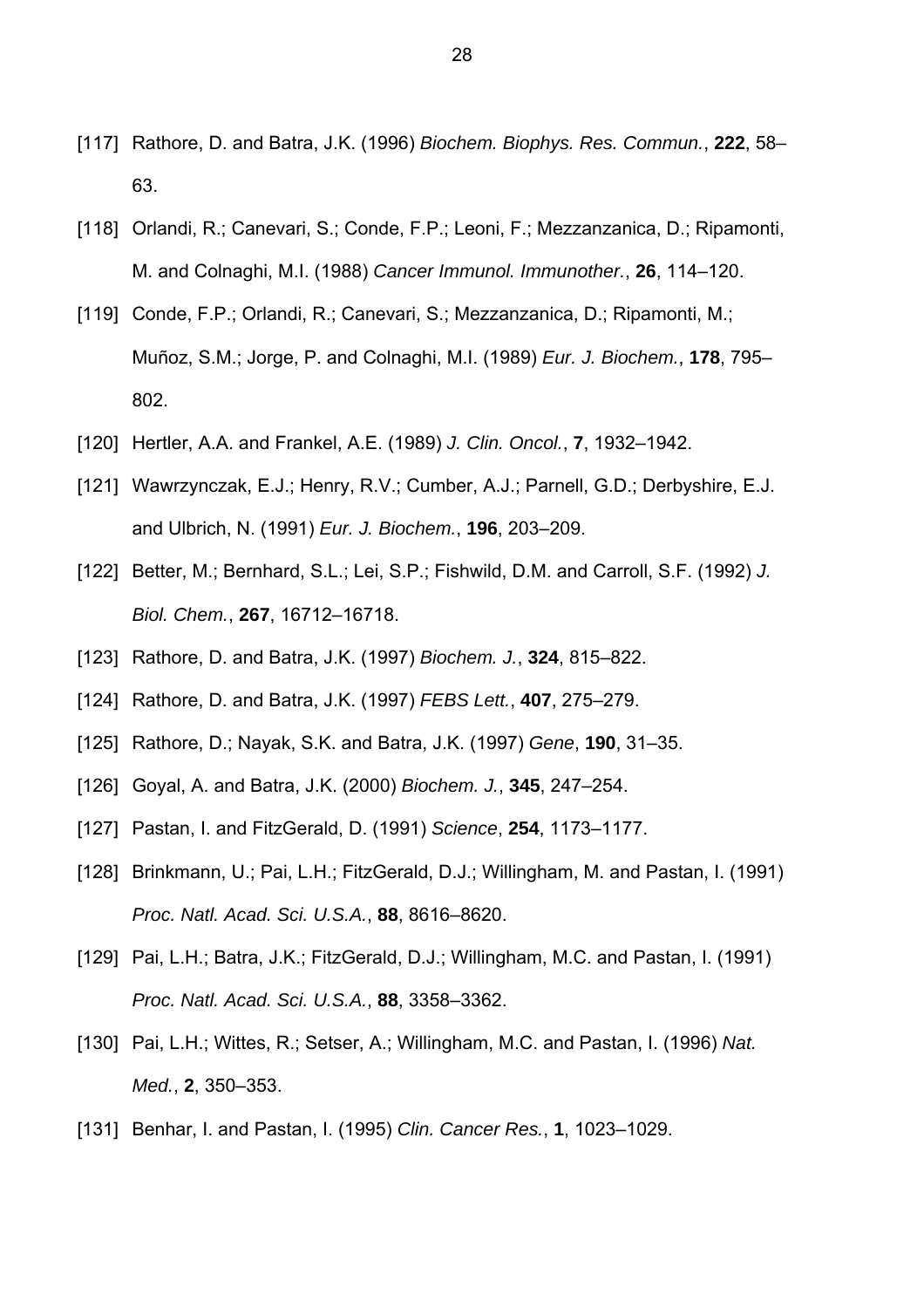- [132] Benhar, I. and Pastan, I. (1995) *J. Biol. Chem.*, **270**, 23373–23380.
- [133] Kuan, C.T. and Pastan, I. (1996) *Proc. Natl. Acad. Sci. U.S.A.*, **93**, 974–978.
- [134] Bera, T.K. and Pastan, I. (1998) *Bioconjug. Chem.*, **9**, 736–743.
- [135] Brinkmann, U. (2000) *In Vivo*, **14**, 21–27.
- [136] Cregg, J.M.; Vedvick, T.S. and Raschke, W.C. (1993) *Biotechnology* **11**, 905- 910.
- [137] Gurkan, C. and Ellar, D.J. (2003) *Protein Expr. Purif.* **29**, 103–116.
- [138] Gurkan, C. and Ellar, D.J. (2005) *Microb. Cell. Fact.* 4, 33–40.
- [139] Cregg, J.M.; Madden, K.R.; Barringer, K.J.; Thill, G.P. and Stillman, C.A. (1989) *Mol. Cell. Biol.* **9**, 1316-1323.
- [140] Humphrey, W.; Dalke, A. and Schulten, K. (1996) *J. Mol. Graph.* **14**, 33-38, 27- 28.
- [141] Correll, C.C.; Munishkin, A.; Chan, Y.L.; Ren, Z.; Wool, I.G. and Steitz, T.A. (1998) *Proc. Natl. Acad. Sci. U.S.A.* **95**, 13436–13441.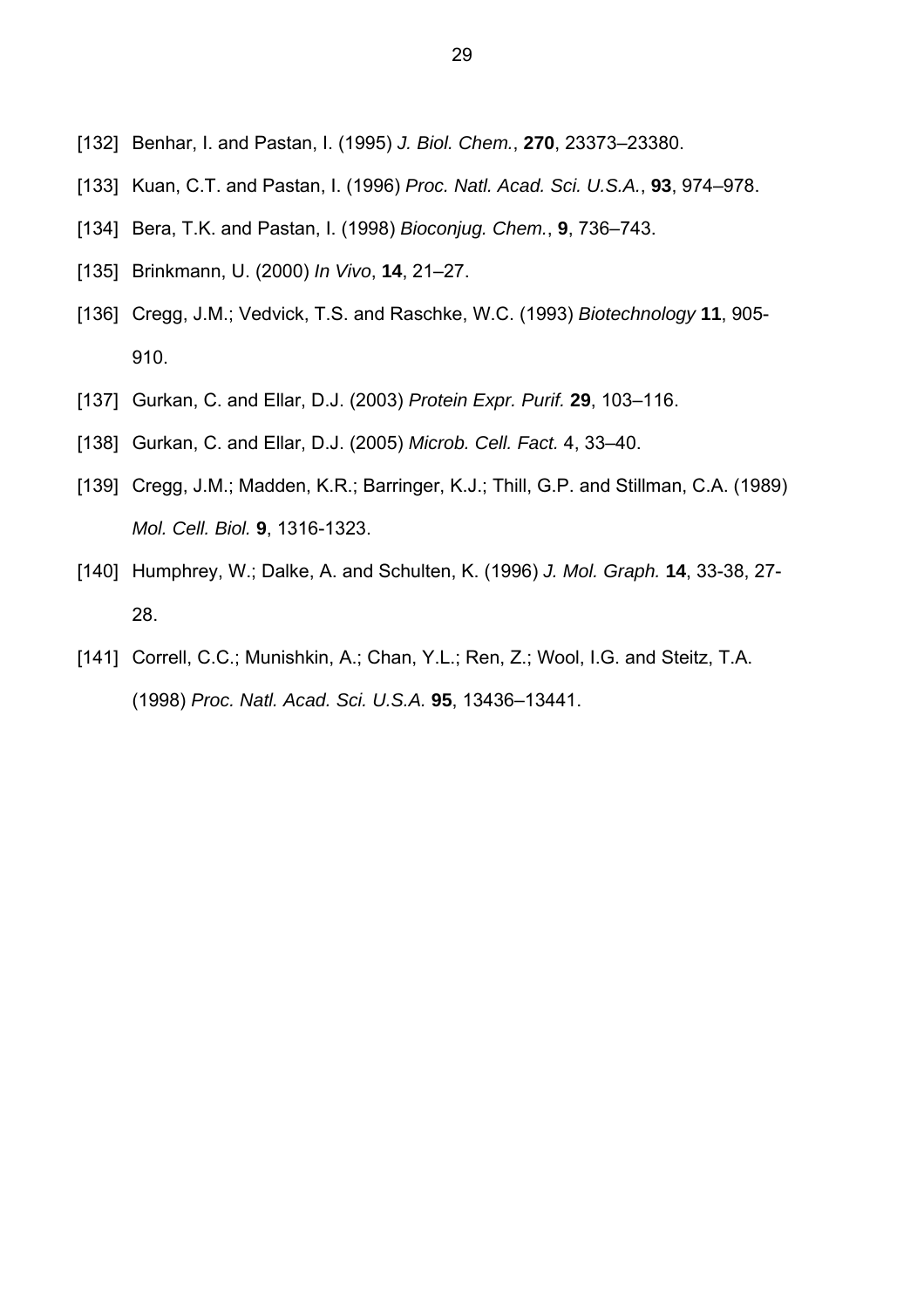**Fig. (1)** Three-dimensional structures of (A) wild-type (PDB ID 1DE3) and (B)  $Δ(7-22)$  (PDB ID 1R4Y)  $α$ -sarcins [29,69]. The diagrams were generated with the VMD program [140].

**Fig. (2)** Diagram showing the structure of the SRL (PDB ID 430d) [141]. Numbers correspond to rat or *Escherichia coli* (in brackets) nucleotide positions within the 28S (23S) rRNA gene. The bond cleaved by ribotoxins is that on the 3'-side of G4325 (2661). Ricin depurinates A4324 (2660). Both nucleotides have been represented in a darker gray tone. The bulged G is G4319 (2655). The diagram was generated with the VMD program [140].

**Fig. (3)** Scheme showing the different immunotoxin designs constructed using modified versions of the B5 Lewis<sup>Y</sup> monoclonal antibody and the ribotoxin  $\alpha$ sarcin. CDR, complementary determining regions;  $V_H$ , variable domain of high chain;  $V_L$ , variable domain of light chain; S-S, disulfide bridge; FR2, framework region 2.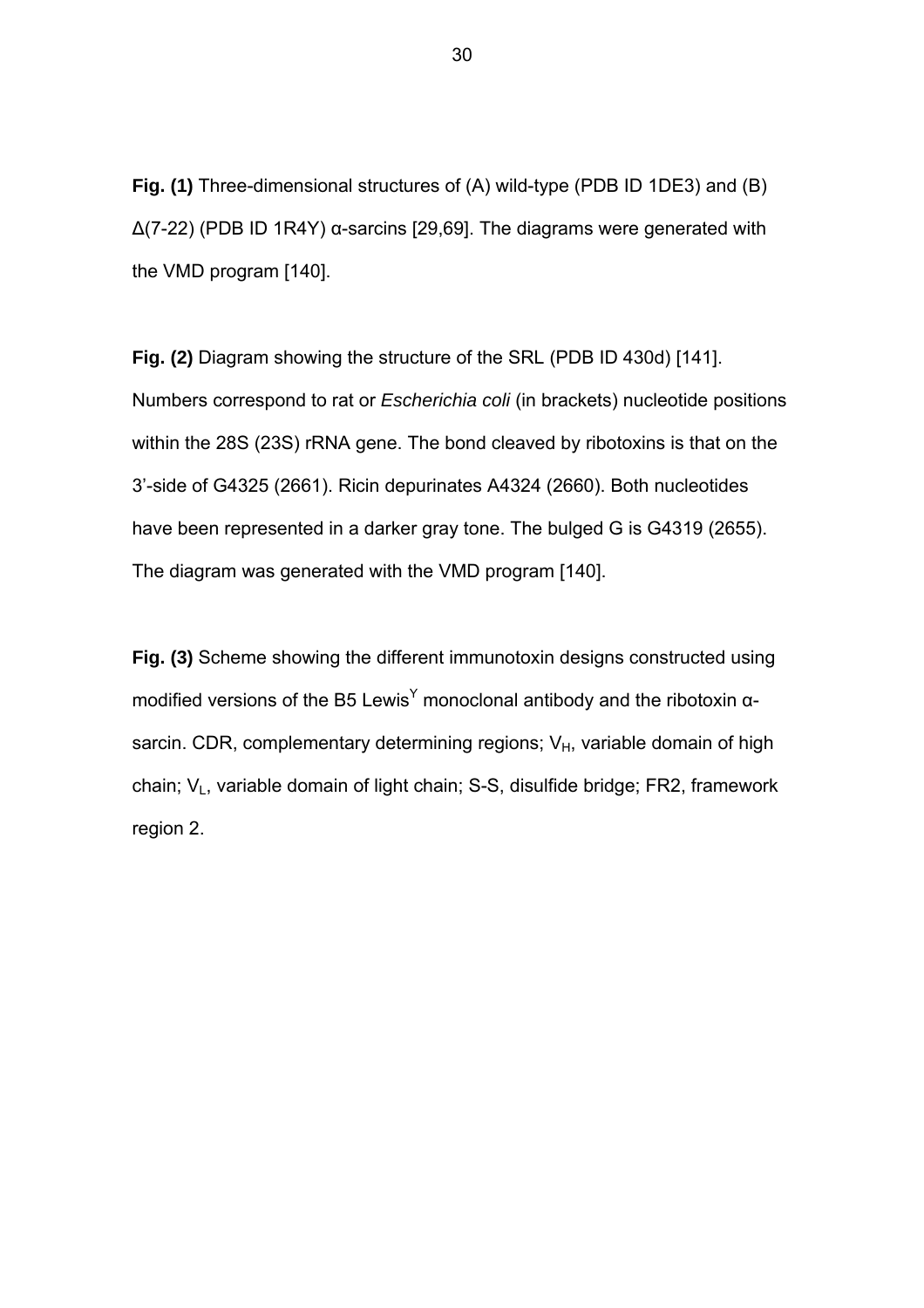

Figure 1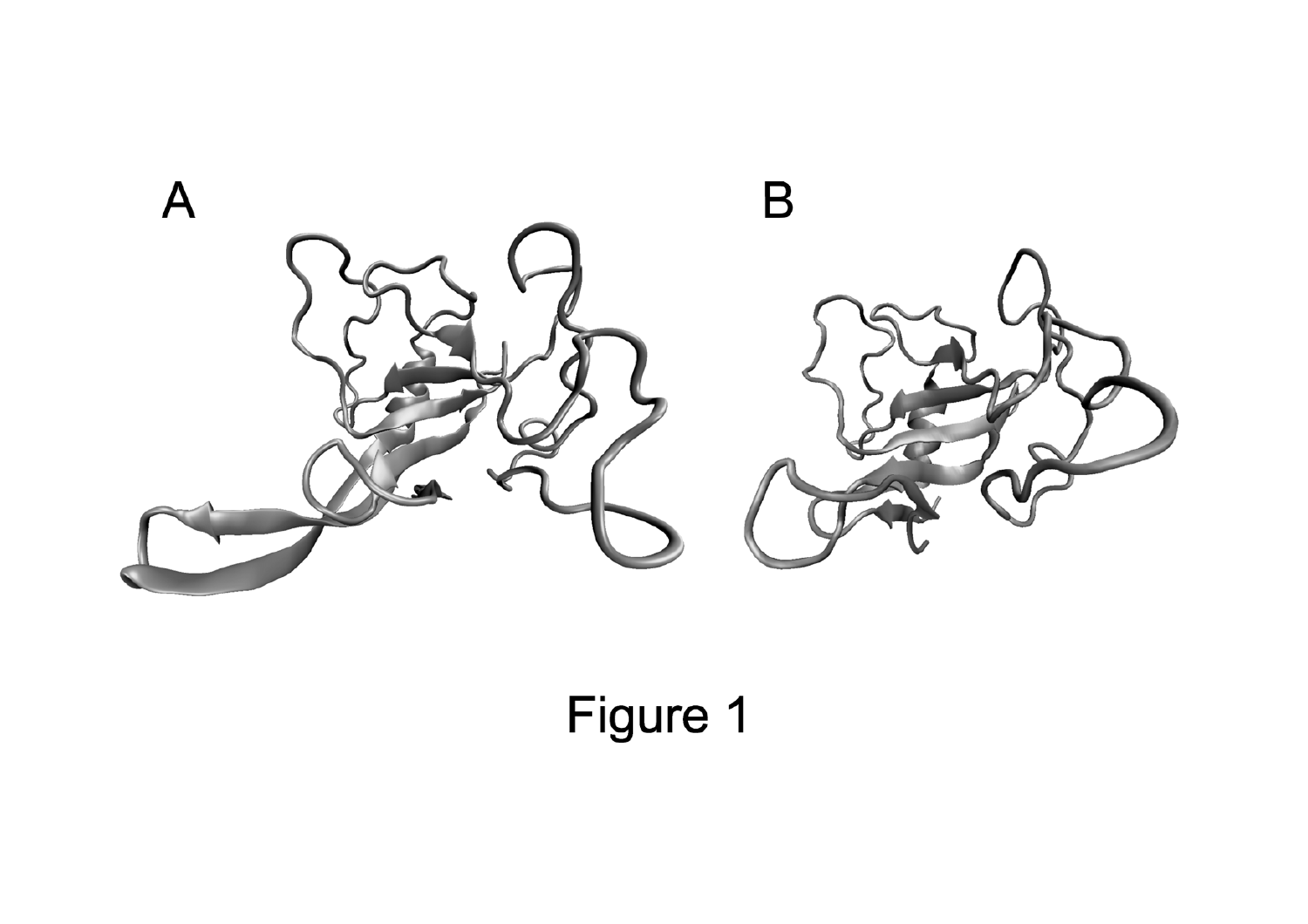

Figure 2